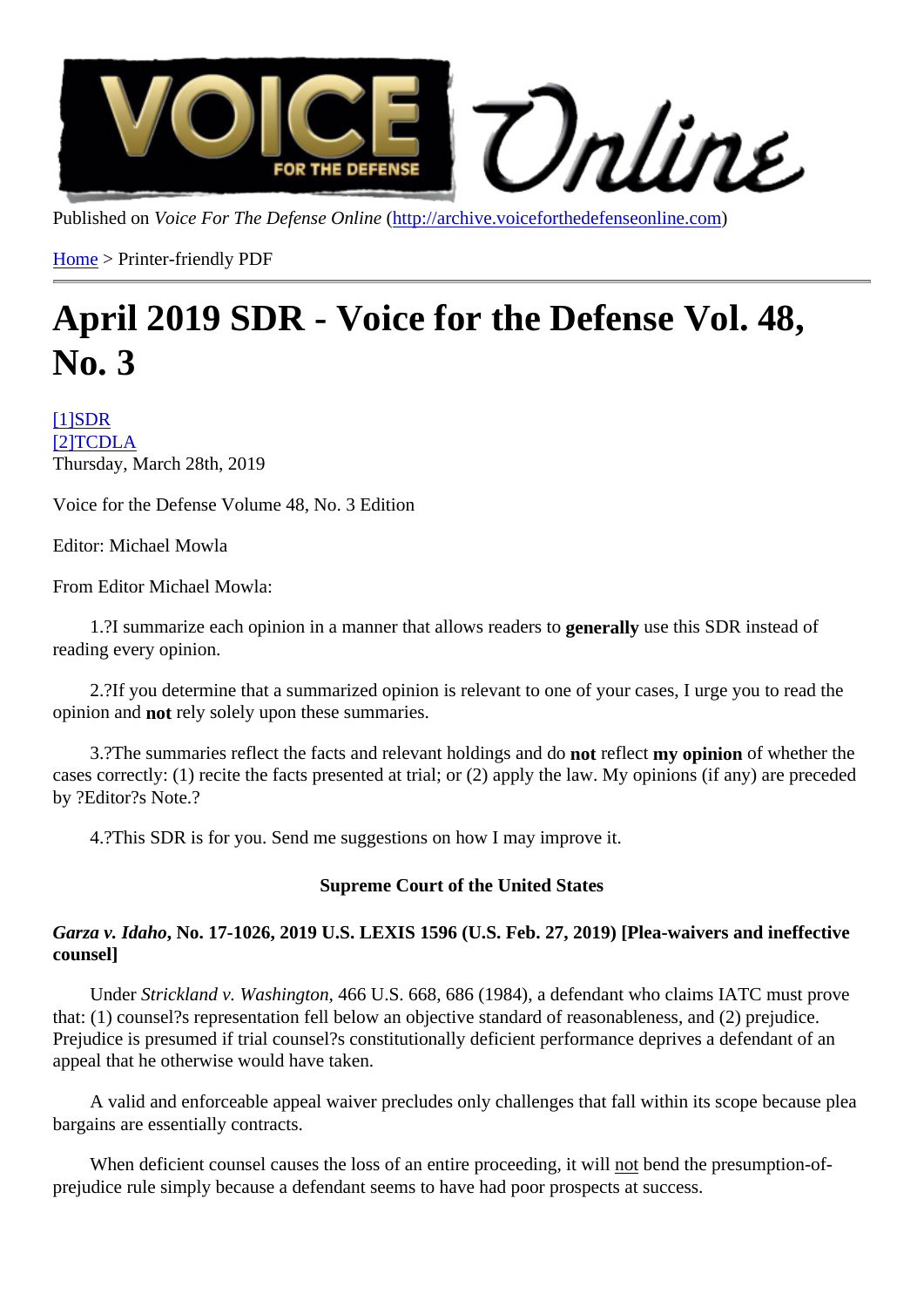Under *Roe v. Flores-Ortega,* 528 U.S. 470 (2000), there is a presumption of prejudice when an attorney?s deficient performance costs a defendant an appeal that the defendant would have otherwise pursued, and prejudice should be presumed with no further showing from the defendant of the merits of his underlying claims. The rule applies if the defendant signed an appeal waiver.

#### *Madison v. Alabama***, No. 17-7505, 2019 U.S. LEXIS 1595 (U.S. Feb. 27, 2019) [***Panetti* **is applied to dementia]**

 Under *Panetti v. Quarterman,* 551 U.S. 930, 959 (2007), the Eighth Amendment prohibits the execution of a prisoner whose mental illness prevents him from rationally understanding why the State seeks to execute him. The Eighth Amendment applies similarly to a prisoner suffering from dementia because either condition may or may not impede the requisite comprehension of his punishment.

 The Eighth Amendment does not forbid execution when a prisoner shows that a mental disorder has left him without any memory of committing his crime because a person lacking such a memory may still be able to form a rational understanding of the reasons for his death sentence.

*Editor?s note:* the opinion compares having no recollection of committing a crime yet having a ?rational understanding? of why the State wants to impose punishment for the crime to not: (1) having an independent recollection of the Civil War but having a rational understanding of it and its consequences; or (2) recalling your first day of school but understanding why you may have been sent home. Thus, the death penalty is analogized with not ?recalling? a well-documented war that ended 154 years ago or an irrelevant event from when you were 5 years old. Based on this rationale, the State can charge you with a crime that you have no memory of committing but because you have a ?rational understanding? of why the State would want to punish the crime, the State is free to punish you. This could have been reasoned better.

## *Yovino v. Rizo***, No. 18-272, 2019 U.S. LEXIS 1354 (U.S. Feb. 25, 2019) [What constitutes a quorum on a federal appellate panel or en banc court; for a vote to count, the judge must be active]**

 Under *United States v. American-Foreign S. S. Corp.,* 363 U.S. 685 (1960), a judge may change his position up to the very moment when a decision is released. Only active judges may sit en banc.

 A court of appeals case may be decided by a panel of three judges, of which two judges constitute a quorum and are able to decide an appeal provided they agree. When a judge on a three-judge panel dies, retires, or resigns after an appeal is argued or submitted without argument, the other two judges may issue a decision if they agree since they still constitute a quorum. The same rule applies to an en banc court: If a judge on an en banc court dies, retires, or resigns after an appeal is argued or submitted without argument, the remaining judges can agree if they still constitute a quorum.

Federal judges are appointed for life, not for eternity.

*Editor?s note:* Only active judges may sit en banc, the law since 1960. It?s unclear how the Ninth Circuit got it wrong. Some issues should be more obvious than others.

## *Moore v. Texas***, 586 U. S. \_\_\_\_, No. 18-443, 2019 U.S. LEXIS 821 (U.S. Feb. 19, 2019) [The TCCA must abide by***Moore I,* **and Texas may no longer use the***Briseno* **factors in deciding whether a person is intellectually disabled under***Atkins***]**

*Editor?s note:* On March 28, 2017, *Moore I* was handed down. *See Moore v. Texas*, 137 S.Ct. 1039 (2017). Held:

Texas may no longer use the *Briseno* factors in deciding whether a person is intellectually disabled under *Atkins*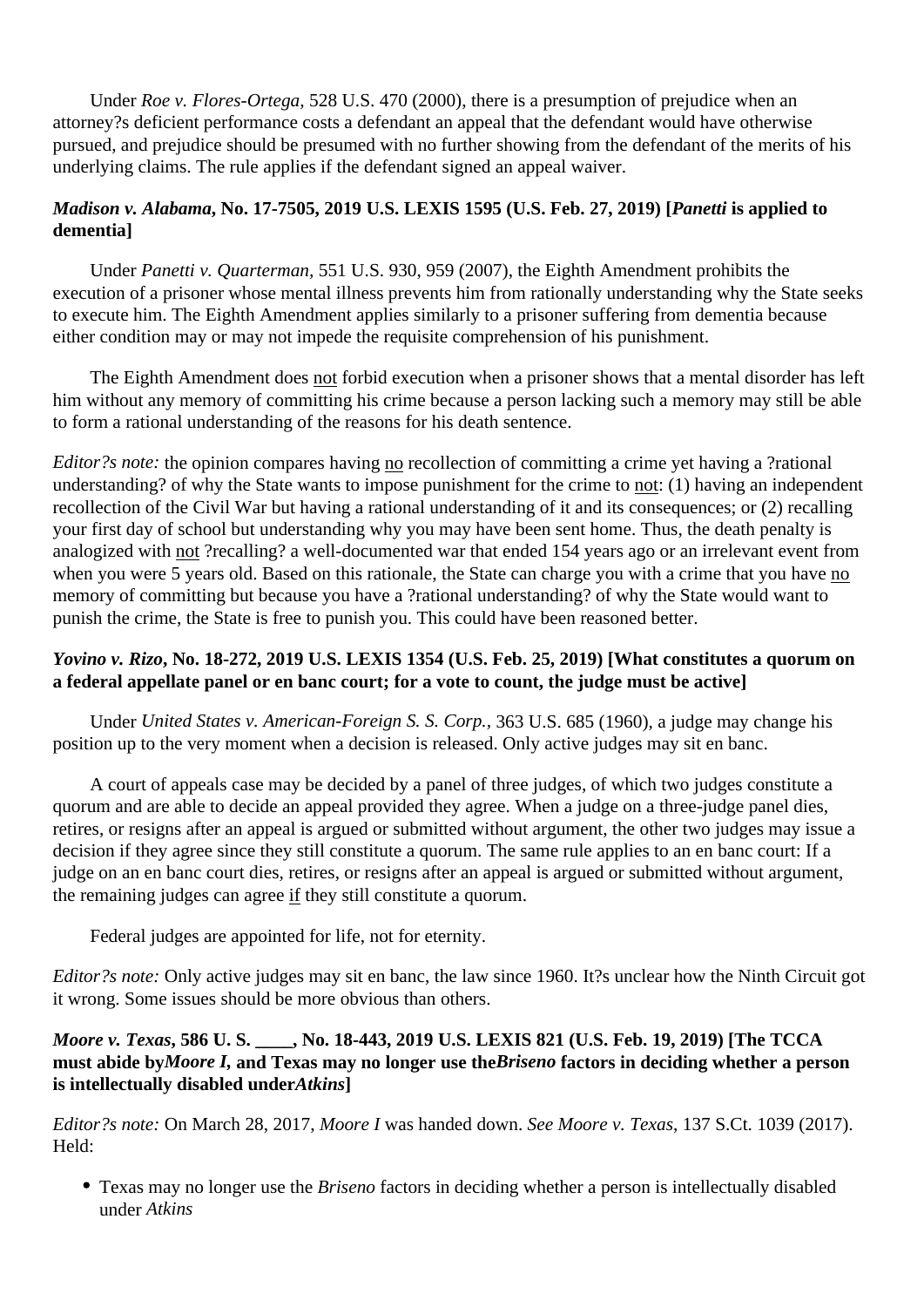The TCCA?s conclusion that an IQ score of near-but-above 70 establishes that an inmate is not intellectually disabled is irreconcilable with *Hall* because under *Hall,* where an IQ score is close to, but above, 70, courts must account for the test?s ?standard error of measurement.? The standard error of measurement is ?a statistical fact, a reflection of the inherent imprecision of the test itself.? This imprecision in the testing instrument means that an individual?s score is best understood as a range of scores on either side of the recorded score, within which one may say an individual?s true IQ score lies.

The facts recited in Moore I:

- Moore fatally shot a store clerk during a botched robbery. He was convicted of capital murder and sentenced to death.
- In a writ filed under Tex. Code Crim. Proc. Art. 11.071m, Moore argued he was intellectually disabled under *Atkins* and therefore exempt from execution.
- During the state habeas proceeding, the court received affidavits and heard testimony from Moore?s family members, former counsel, and court-appointed mental-health experts.
- The evidence showed that Moore had significant mental and social difficulties beginning at an early age. At 13, Moore lacked basic understanding of the days of the week, the months of the year, and the seasons; he could barely tell time or comprehend the standards of measure or the basic principle that subtraction is the reverse of addition. At school, because of his limited ability to read and write, Moore could not keep up with lessons. Often, he was separated from the rest of the class and told to draw pictures. Moore?s father, teachers, and peers called him ?stupid? for his slow reading and speech. After failing every subject in the ninth grade, Moore dropped out of high school. Cast out of his home, he survived on the streets, eating from trash cans even after two bouts of food poisoning.
- In evaluating Moore?s assertion of intellectual disability, the state habeas court consulted current medical diagnostic standards, relying on the 11th edition of the American Association on Intellectual and Developmental Disabilities (AAIDD) clinical manual and on the DSM-5.
- The trial court followed the generally accepted, uncontroversial intellectual-disability diagnostic definition, which identifies three core elements: (1) intellectual-functioning deficits (indicated by an IQ score ?approximately two standard deviations below the mean??a score of roughly 70?adjusted for ?the standard error of measurement,? (2) adaptive deficits (inability to learn basic skills and adjust behavior to changing circumstances), and (3) the onset of these deficits while still a minor.
- Moore?s IQ- scores, the habeas court determined, established subaverage intellectual functioning. The court credited six of Moore?s IQ scores, the average of which (70.66) indicated mild intellectual disability.
- Relying on testimony from several mental-health experts, the habeas court found significant adaptive deficits. In determining the significance of adaptive deficits, clinicians look to whether an individual?s adaptive performance falls two or more standard deviations below the mean in any of the three adaptive skill sets (conceptual, social, and practical). Moore?s performance fell roughly two standard deviations below the mean in all three skill categories.
- The trial court made detailed FFCL and determined that under *Atkins,* Moore qualified as intellectually disabled.
- The TCCA declined to adopt the FFCL, finding that the trial court erroneously employed intellectualdisability guides currently used in the medical community rather than the 1992 guides adopted by the TCCA in *Ex parte Briseno,* 135 S. W. 3d 1 (2004).
- The TCCA also found that the evidentiary factors in *Briseno* ?weighed heavily? against overturning Moore?s death sentence.

Conclusion: The TCCA?s continued reliance on theBrisenofactors violates the Eighth Amendment

In *Hall v. Florida,* 134 S.Ct. 1986 (2011), the SCOTUS held that a State cannot refuse to entertain other evidence of intellectual disability when a defendant has an IQ score above 70. *Atkins* and *Hall*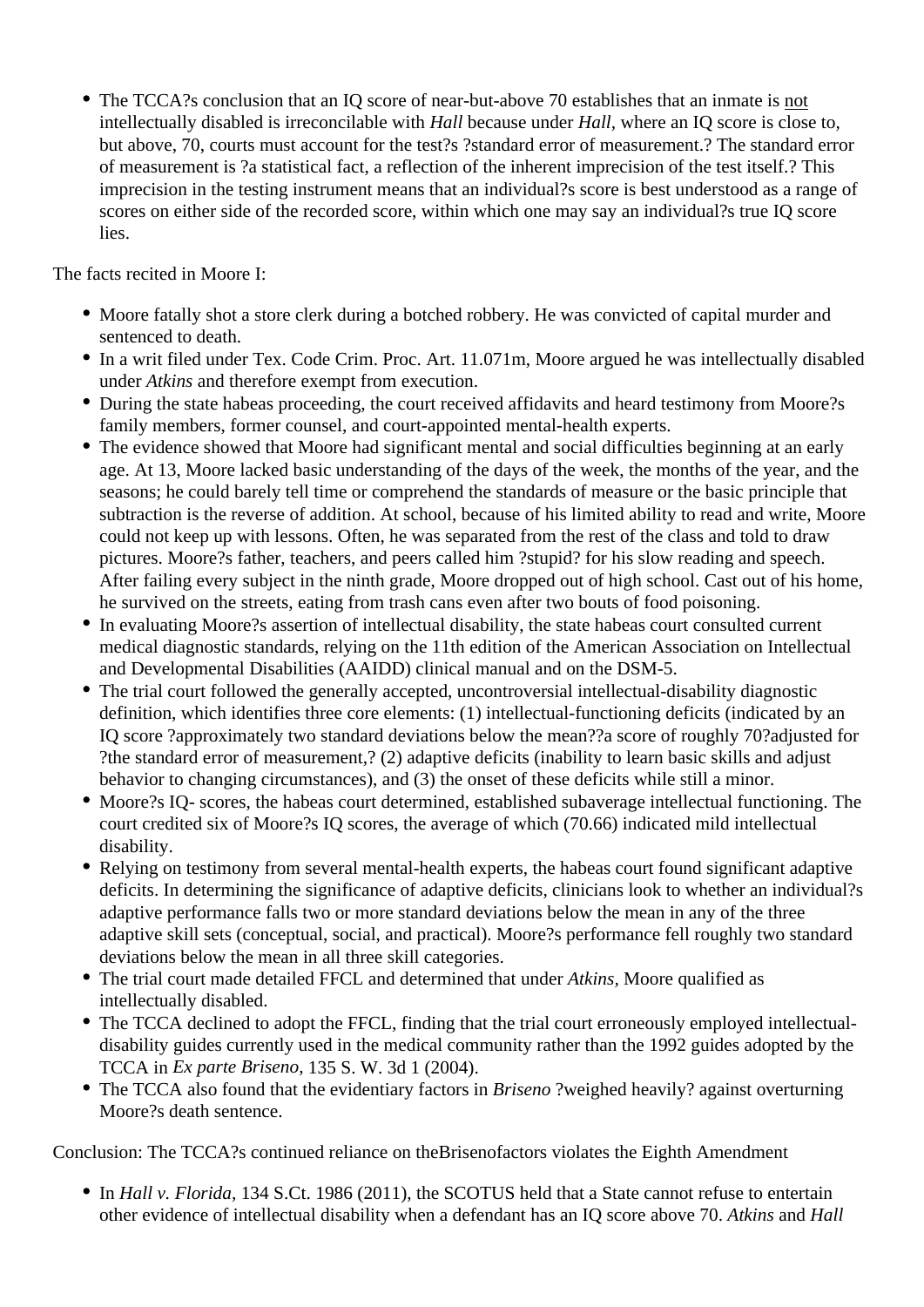left to the States the task of developing appropriate ways to enforce the restriction on executing the intellectually disabled, but the determination must be ?informed by the medical community?s diagnostic framework.?

- The TCCA?s conclusion that Moore?s IQ scores established that he is not intellectually disabled is irreconcilable with *Hall* because under *Hall,* where an IQ score is close to, but above, 70, courts must account for the test?s ?standard error of measurement.? The standard error of measurement is ?a statistical fact, a reflection of the inherent imprecision of the test itself.? This imprecision in the testing instrument means that an individual?s score is best understood as a range of scores on either side of the recorded score, within which one may say an individual?s true IQ score lies.
- A test?s standard error of measurement reflects the reality that an individual?s intellectual functioning cannot be reduced to a single numerical score.
- Moore?s score of 74, adjusted for the standard error of measurement, yields a range of 69 to 79. Because the lower end of Moore?s score range falls at or below 70, the TCCA had to move on to consider Moore?s adaptive functioning.
- The TCCA?s consideration of Moore?s adaptive functioning also deviated from prevailing clinical standards and from the older clinical standards the court claimed to apply.
- In concluding that Moore did not suffer significant adaptive deficits, the TCCA overemphasized Moore?s perceived adaptive strengths, such as living on the streets, mowing lawns, and playing pool for money.
- The TCCA departed from clinical practice by concluding that Moore?s record of academic failure and the childhood abuse and suffering he endured detracted from a determination that his intellectual and adaptive deficits were related. Such traumatic experiences count in the medical community as ?risk factors? for intellectual disability and are relied upon by clinicians to explore the prospect of intellectual disability further, not to counter the case for a disability determination.
- The TCCA also departed from clinical practice by requiring Moore to show that his adaptive deficits were not related to ?a personality disorder.? Many intellectually disabled people also have other mental or physical impairments such as attention-deficit/hyperactivity disorder, depressive, bipolar disorders, and autism. Coexisting conditions frequently encountered in intellectually disabled individuals have been described in clinical literature as ?comorbidities.? DSM-5 at 40. The existence of a personality disorder or mental-health issue is not evidence that a person does not also have intellectual disability.
- The TCCA also departed from clinical practice by relying on the *Briseno* factors, which create an unacceptable risk that persons with intellectual disability will be executed. After observing that persons with ?mild? intellectual disability might be treated differently under clinical standards than under Texas? capital system, the TCCA defined its objective as identifying the ?consensus of Texas citizens? on who ?should be exempted from the death penalty.? Mild levels of intellectual disability, although they may fall outside Texas citizens? consensus, nevertheless remain intellectual disabilities.
- Skeptical of what it viewed as ?exceedingly subjective? medical and clinical standards, the TCCA in *Briseno* advanced lay perceptions of intellectual disability.

Facts of Moore II:

- On remand, the TCCA reached the same conclusion before *Moore I,* reaching the same three criteria: intellectual-functioning deficits, adaptive deficits, and early onset.
- But this time, the TCCA focused almost exclusively on adaptive deficits.
- Moore filed a petition for certiorari in which he argued that the trial court record demonstrates his intellectual disability.
- The State agreed with Moore that he is intellectually disabled and cannot be executed.
- The TCCA must abide byMoore I**,**and Texas may no longer use theBrisenofactors in deciding whether a person is intellectually disabled underAtkins
- The TCCA again relied less upon the adaptive deficits to which the trial court had referred than upon Moore?s apparent adaptive strengths.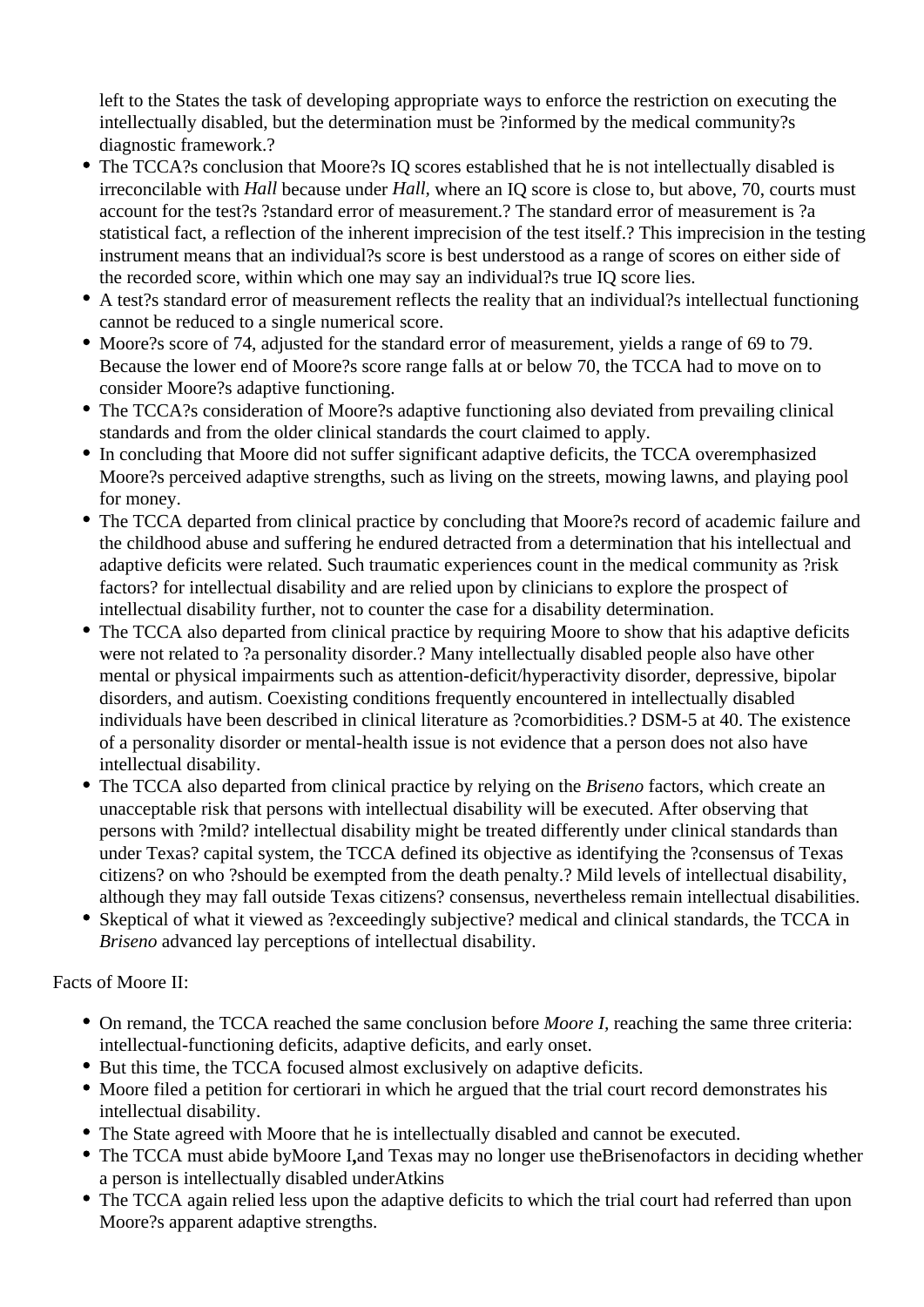- The TCCA?s discussion of Moore?s communication skills does not discuss the evidence relied upon by the trial court, which includes the young Moore?s inability to understand and answer family members and a failure on occasion to respond to his own name.
- Instead, the TCCA emphasized Moore?s capacity to communicate, read, and write based in part on pro se papers Moore filed in court. This evidence is relevant but lacks convincing strength without a determination about whether Moore wrote the papers on his own, a finding that the TCCA declined to make, finding that even if other inmates ?composed? the pleadings, Moore?s ?ability to copy such documents by hand? was ?within the realm of only a few intellectually disabled people.?
- The TCCA also erroneously stressed Moore?s ?coherent? testimony in various proceedings but acknowledged that Moore had ?a lawyer to coach him? in all but one.
- The TCCA also relied heavily upon adaptive improvements made in prison despite *Moore I*?s caution against reliance on adaptive strengths developed in prison.
- The TCCA also concluded that Moore failed to show that the cause of his deficient social behavior was related to deficits in general mental abilities rather than emotional problems. However, in *Moore I,* the SCOTUS concluded that the TCCA departed from clinical practice when it required Moore to prove that his problems in kindergarten stemmed from his intellectual disability rather than emotional problems.
- Further, *Moore I* concluded that a personality disorder or mental-health issue is not evidence that a person does **not** also have intellectual disability.
- Despite the TCCA?s statement that it would abandon reliance on the *Briseno* evidentiary factors, the court used many of those factors in reaching its conclusion: (1) *Briseno* asked whether the offense required forethought, planning, and complex execution of purpose, and the TCCA concluded that Moore?s crime required a level of planning and forethought; (2) *Briseno* asked whether the defendant could respond coherently, rationally, and on point to oral and written questions, and the TCCA con-cluded that *Moore* responded rationally and coherently to questions; (3) *Briseno* asked whether the defendant?s conduct shows leadership or that he is led around by others, and the TCCA concluded that Moore?s refusal to mop up some spilled oatmeal (and other such behavior) showed that he influences others and stands up to authority.
- Petition is granted, the TCCA?s opinion is reversed, and the case is remanded.

## *Timbs v. Indiana***, No. 17-1091, 2019 U.S. LEXIS 1350 (U.S. Feb. 20, 2019) (slip op.) [The Eighth Amendment?s Excessive Fines Clause is an incorporated protection applicable to the States under the Fourteenth Amendment?s Due Process Clause]**

 Under the Eighth Amendment, excessive bail shall not be required, nor excessive fines imposed, nor cruel and unusual punishments inflicted. This limits the government?s power to extract payments as punishment.

 Under *Austin v. United States,* 509 U.S. 602 (1993), civil in rem forfeitures fall within the Excessive Fines Clause?s protection when they are at least partially punitive.

 The Fourteenth Amendment incorporates a protection in the Bill of Rights if the protection is fundamental or deeply rooted.

 The Eighth Amendment?s Excessive Fines Clause is fundamental and deeply rooted. It is an incorporated protection applicable to the States under the Fourteenth Amendment?s Due Process Clause.

## **United States Court of Appeals for the Fifth Circuit**

*United States v. Araiza-Jacobo***, No. 17-40958, 2019 U.S. App. LEXIS 6097 (5th Cir. Feb. 28, 2019) (designated for publication) [Deliberate ignorance instruction; circumstantial evidence of knowledge of criminal activity]**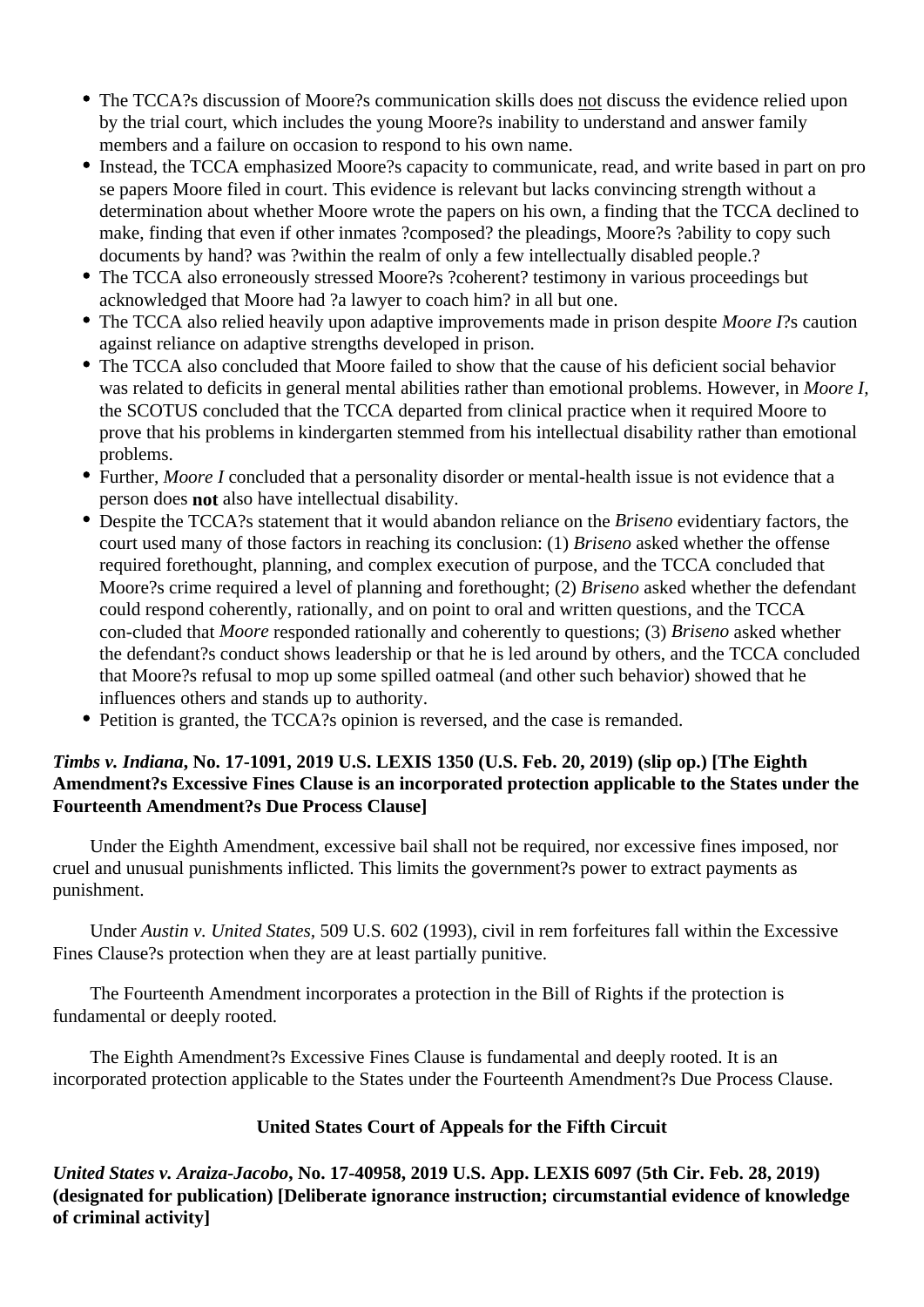The standard of review of a defendant?s claim that a jury instruction was inappropriate is whether the entire charge is a correct statement of the law and clearly instructs jurors as to the principles of law applicable to the factual issues confronting them. The court may not instruct the jury on a charge that is not supported by evidence. In assessing whether evidence supports a jury instruction, the Fifth Circuit views the evidence and all reasonable inferences that may be drawn from the evidence in the light most favorable to the Government.

 Review of a deliberate ignorance instruction is a fact-intensive endeavor based on the totality of the evidence. A deliberate ignorance instruction should rarely be given and is appropriate only when the evidence shows: (1) the defendant?s subjective awareness of a high probability of the existence of illegal conduct (overlaps with an inquiry into a defendant?s actual knowledge because the same evidence that raises an inference that the defendant had actual knowledge of the illegal conduct ordinarily will raise the inference that the defendant was subjectively aware of a high probability of the existence of illegal conduct); and (2) purposeful contrivance to avoid learning of the illegal conduct (circumstances were so overwhelmingly suspicious that the failure to conduct further inspection or inquiry suggests a conscious effort to avoid incriminating knowledge?may be established by direct or circumstantial evidence).

 Even when an erroneous deliberate ignorance instruction is given, the error is harmless where there is substantial evidence of the defendant?s actual knowledge. Substantial evidence means relevant evidence acceptable to a reasonable mind as adequate to support a conclusion.

 Less-than-credible-stories, including inconsistent stories, can show knowledge of criminal activity. An implausible account provides persuasive circumstantial evidence of a defendant?s consciousness of guilt.

A high value or quantity of drugs can provide circumstantial evidence of knowledge.

*Editor?s note:* Araiza?s explanation to CBP was: ?I met a vendor selling candy next to the bridge, who introduced me to a man who needed two bags of candy brought into the U.S. for \$7. I thought the man ?looked trustworthy.? The bags of candies ?looked okay.?? Araiza does not strike me as a particularly bright guy regardless of whether his story was true or if he thought CBP would believe his story. Some criminal schemes are doomed to fail at inception: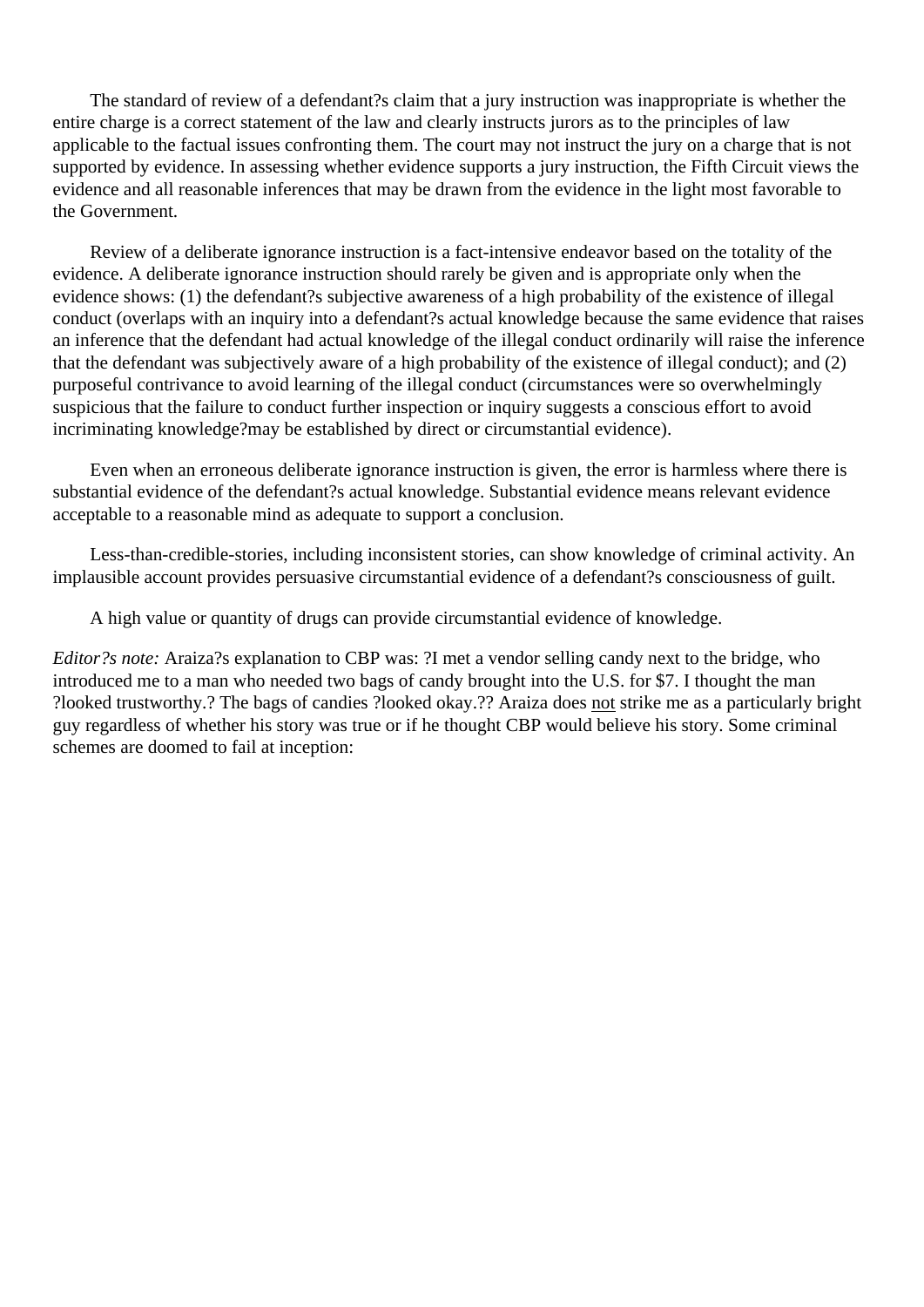## [3]

United States v. Ayelotar[et al, No. 17-60397, 2019 U.S. App. LEXIS 6518](http://archive.voiceforthedefenseonline.com/image/april-2019-sdr-1) (5th Cir. March 4, 2019) (designated for publication) [Confrontation Clause, removing a juror]

Under Crawford v. Washingtor 541 U.S. 36, 51?53 (2004), the Confrontation Clause prohibits admitting out-of-court statements as evidence against defendants in a criminal case unless they can crossexamine the declarant. This prohibition applies only if the statements are testimonialDaviser. Washington547 U.S. 813, 822 (2006), statements are testimonial if their primary purpose is to establish or prove past events potentially relevant to later criminal prosecutions v. Washingtor547 U.S. 813, 822 (2006). UndeMelendez-Diaz v. Massachuset5, U.S. 305, 324 (2009), business records must be for the administration of the business? affairs and not for the purpose of establishing or proving some fact at trial.

 Under Fed. Rule Crim. Proc. 24(c), a judge may remove jurors who cannot perform their duties. A court may not dismiss a juror without factual support or for a legally irrelevant reason. A juror who cannot remain awake during much of the trial is unable to perform his duty. Other good reasons for removal are lack of candor and an inability or unwillingness to follow instructions. Even ?hold-out? jurors may be removed for just cause.

Editor?s note: Although the appellants raised multiple claims, the ones worth discussing pertain to the Confrontation Clause and removing a sleeping juror.

Editor?s note in addition to the analysis in the opinion, a few more issues to note regarding the Confrontation Clause:

- Under Wall v. State, 184 S.W.3d 730, 734? 735 (Tex. Crim. App. 2006) dCrawford v. Washington, 541 U.S. 36, 59?60, 68 (2006) e admission of a hearsay statement made by a nontestifying declarant violates the Sixth Amendment if: (1) the statement was testimonial, and (2) the defendant lacked a prior opportunity for cross-examination. Both factors were present here.
- The SCOTUS identified three kinds of statements that are testimonial: (1) ?ex parte in-court testimony or its functional equivalent?that is, material such as affidavits, custodial examinations, prior testimony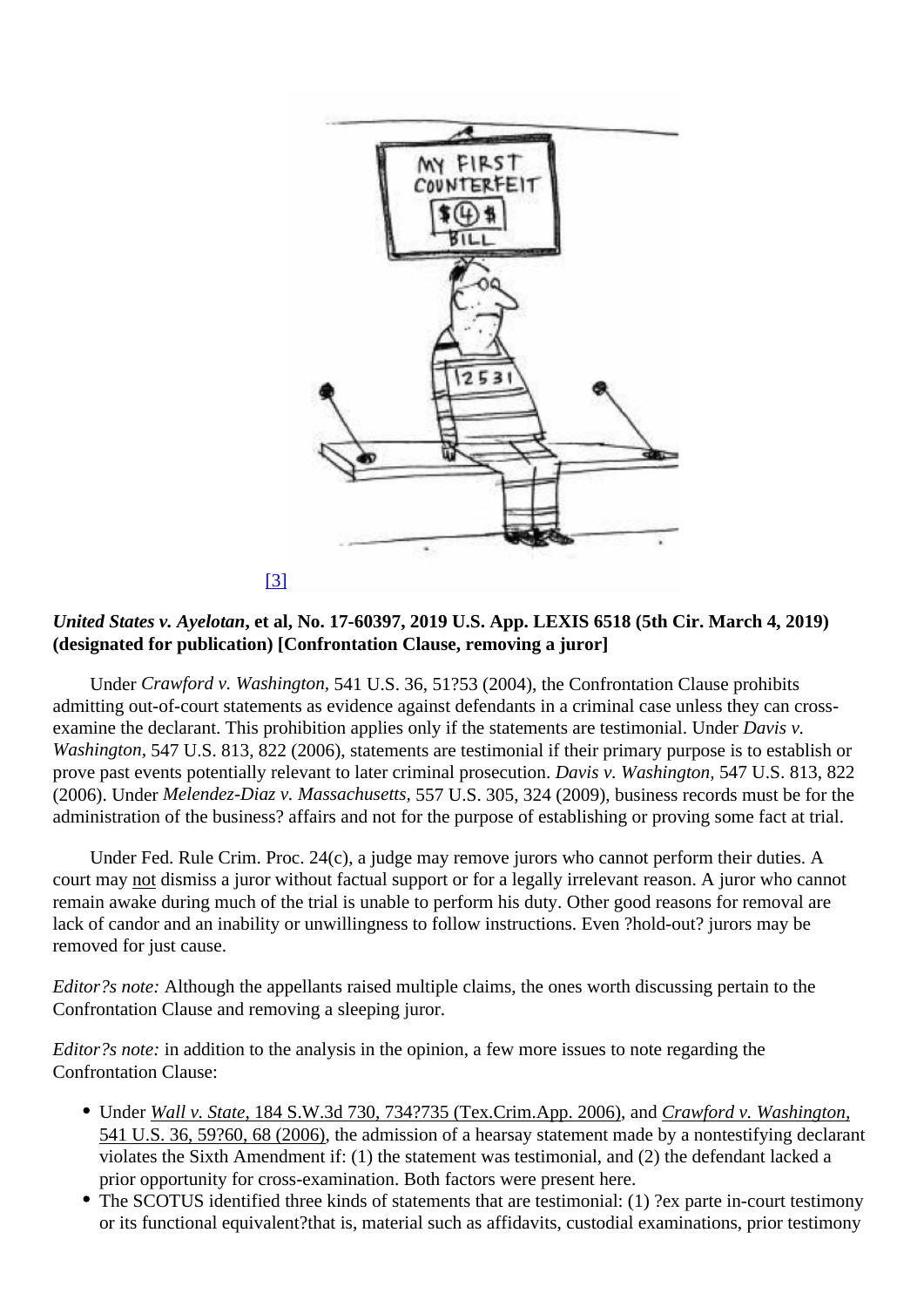that the defendant was unable to cross-examine, or similar pretrial statements that declarants would reasonably expect to be used prosecutorially; (2) extrajudicial statements . . . contained in formalized testimonial materials, such as affidavits, depositions, prior testimony, or confessions; and (3) statements that were made under circumstances which would lead an objective witness reasonably to believe that the statement would be available for use at a later trial. Formal U.S. at 51?52

- Testimonial statements are inadmissible absent a showing that the declarant is presently unavailable, and the defendant had a prior opportunity for cross-examination even if the statement ?falls under a ?firmly rooted hearsay exception? or bears ?particularized guarantees of trustworth@resseried? 541 U.S. at 41?43
- Firmly rooted hearsay exceptions are those that rest on such a solid foundation considering longstanding judicial and legislative experience that admission of virtually any evidence within the category comports with the substance of the constitutional protection v. Wright, 497 U.S. 805, 817 (1990). Such statements fall within a category of hearsay ?whose conditions have proven over time ?to remove all temptation to falsehood, and to enforce as strict an adherence to the truth as would the obligation of an oath? and cross-examination at trial. They may include spontaneous declarations, dying declarations, and statements against penal inderegat.g. Dewberry v. State, 4 S.W.3d 735, 753 (Tex.Crim.App. 1999)

Editor?s note: Judge Don Willett?s intros are sometimes quotable: ?Three Africa-based cybercriminals?Ayelotan, Mewase, and Raheem?masterminded a sprawling international romance scam that stole hearts, and money. Posing as bachelors (and bachelorettes) online, these Nigerian nationals kindled digital romances with scores of lovelorn Americans. The fraudsters sat at overseas computers, prowling the Internet and spinning false promises of love and romance, ultimately duping their unsuspecting victims into sending money to Nigeria and South Africa. Many fauxmance swindlers escape scot-free, their victims, broke and brokenhearted, too embarrassed to come forward. Not this time. A wary target reported her suspicions, and the scammers didn?t fare as well in court as they had online.?

On a different note, it defies logic how people continue to fall for these scams.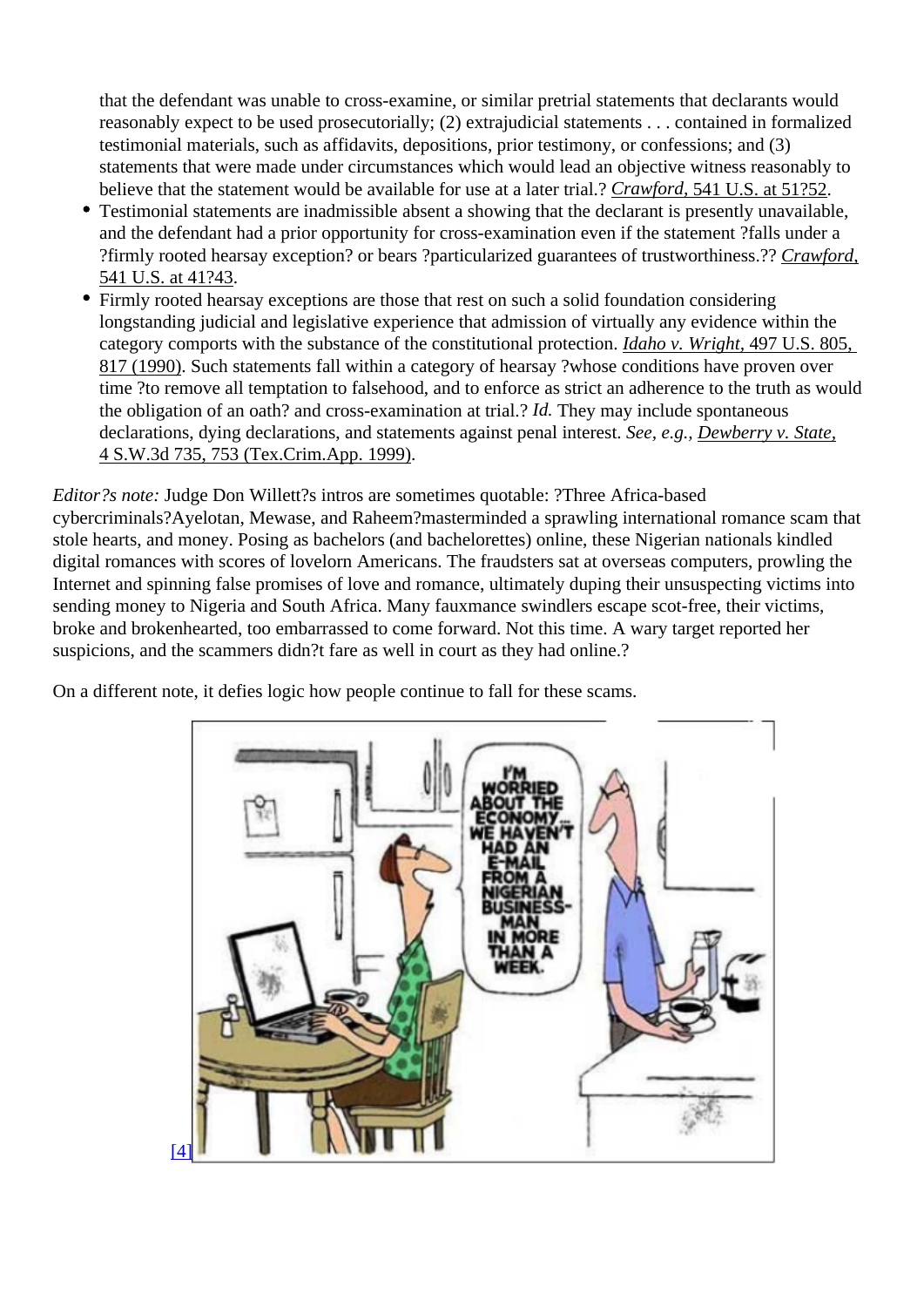#### *United States v. Eaden***, No. 18-50379, 2019 U.S.App.LEXIS 3576 (5th Cir. Feb. 5, 2019) (designated for publication) [4-level enhancement under U.S.S.G. §?2K2.1(b)(6)(B) for using or possessing the ammunition in connection with another felony offense]**

Under U.S.S.G. §?2K2.1(b)(6)(B), a 4-level enhancement is applied if the defendant used or possessed any firearm or ammunition in connection with another felony offense. ?In connection with? mandates that the firearm or ammunition facilitated, or had the potential of facilitating, another felony offense.

 Possession of ammunition alone may be sufficient for the 4-level enhancement where the defendant possesses a loaded or unloaded gun, or ammunition alone. Whether it is sufficient must be decided on a caseby-case basis.

 There is no presumption of facilitation when ammunition alone is present at the time of the drugtrafficking offense.

 Facilitation can be presumed when (1) a firearm was possessed (2) in close proximity to contraband during a drug-trafficking offense. This presumption is available only when both conditions are present: a firearm and a trafficking offense. For the 4-level enhancement to apply, the government must show evidence of both (1) possession of a firearm or ammunition, and (2) that the firearm or ammunition facilitated or had the potential to facilitate the other offense.

## *United States v. Garcia-Sanchez***, No. 18-40088, 2019 U.S. App. LEXIS 5282 (5th Cir. Feb. 22, 2019) (designated for publication) [Sentencing-enhancement under U.S.S.G. §?2L1.2(b)(3) and aggregation under U.S.S.G. §?4A1.2(a)(2)]**

 Under U.S.S.G. §?2L1.2(b)(3), if at any time after the defendant was ordered deported or ordered removed from the United States for the first time, the defendant engaged in criminal conduct resulting in (A) a felony conviction for which the sentence imposed was five years or more, increase by 10 levels; (B) a felony conviction for which the sentence imposed was two years or more, increase by 8 levels; (C) a felony conviction for which the sentence imposed exceeded one year and one month, increase by 6 levels; (D) any other felony conviction, increase by 4 levels; or (E) three or more misdemeanors convictions that are crimes of violence or drug-trafficking offenses, increase by 2 levels. The prior criminal conduct cannot include illegal reentry offenses. ?Sentence imposed? means sentence of imprisonment (time spent incarcerated) and refers to the maximum sentence imposed.

Under U.S.S.G. §?4A1.2(a)(2), if a defendant has multiple prior sentences, a court must determine whether those sentences are counted separately or as a single sentence: (1) counted separately if they were imposed for offenses that were separated by an intervening arrest (defendant is arrested for the first offense prior to committing the second offense); (2) counted separately if there is no intervening arrest unless the sentences: (A) resulted from offenses contained in the same charging instrument; or (B) were imposed on the same day. If prior sentences are treated as a single sentence, use the longest sentence of imprisonment if concurrent sentences were imposed. If consecutive sentences were imposed, use the aggregate sentence of imprisonment.

## *United States v. Kelly***, No. 17-60133, 2019 U.S.App.LEXIS 3975 (5th Cir. Feb. 8, 2019) (designated for publication) [Appeal-waivers and IATC on direct appeal]**

 The Fifth Circuit reviews de novo whether an appeal waiver bars an appeal. A defendant may waive his statutory right to appeal in a valid plea agreement. When deciding whether an appeal of a sentence is barred by an appeal waiver, the Fifth Circuit considers whether the waiver: (1) was knowing and voluntary, and (2) applies to the circumstances at hand based on the plain language of the agreement.

For a plea waiver to be knowing and voluntary, a defendant must know that he had a right to appeal his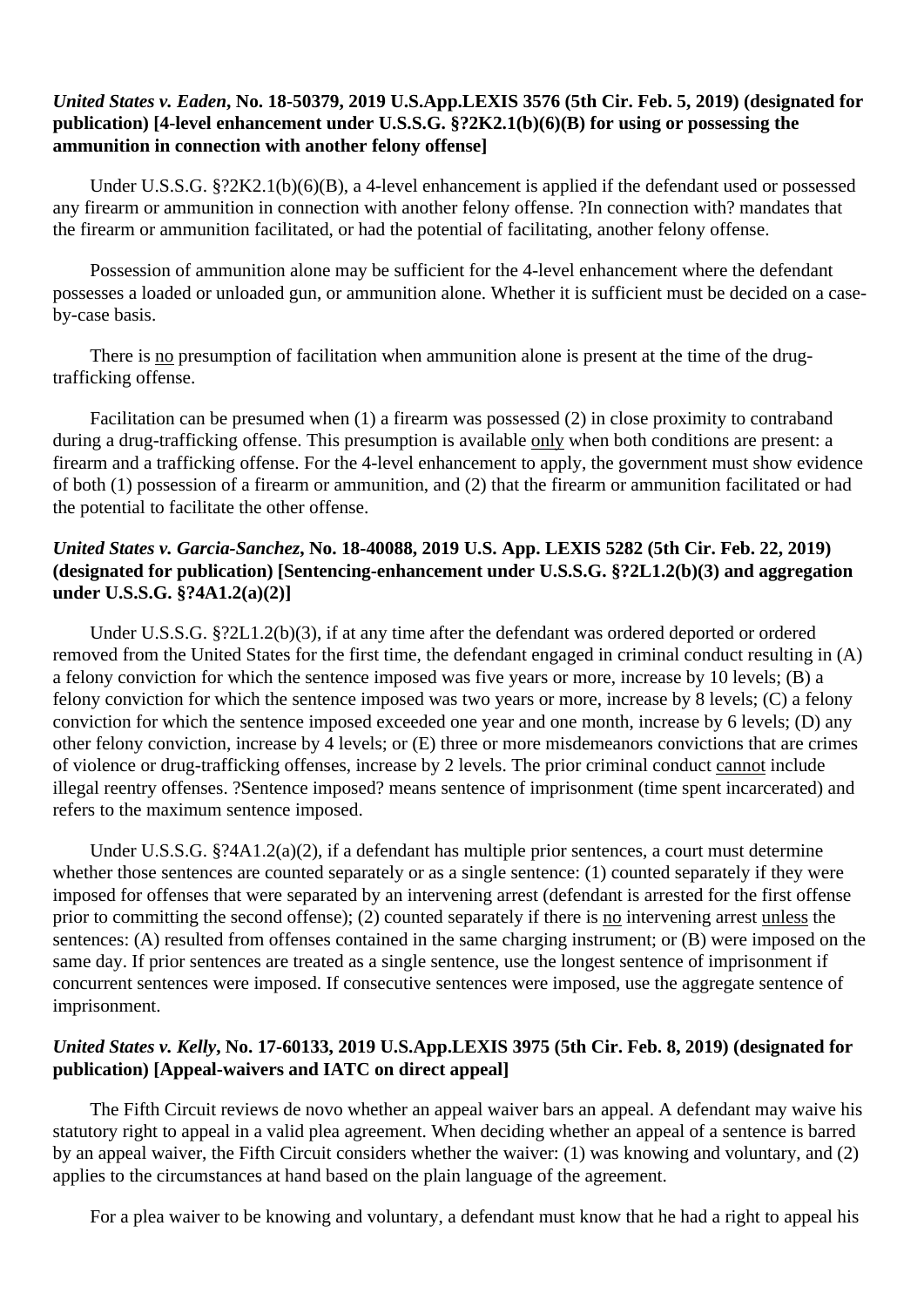sentence and that he was giving up that right. A waiver is both knowing and voluntary if the defendant indicates that he read and understood the agreement and the agreement contains an explicit, unambiguous waiver of appeal. A defendant may avoid a waiver on the limited grounds that the waiver of appeal itself was tainted by IATC.

 Normal principles of contract interpretation are considered when construing plea agreements. When determining whether an appeal waiver applies to the issues presented, the Fifth Circuit ascertains the ordinary meaning of the waiver provision and construes appeal waivers narrowly against the government. The government has a strong and legitimate interest in the finality of convictions and in the enforcement of plea bargains.

 Although a defendant may avoid a waiver on the limited grounds that the waiver of appeal itself was tainted by IATC, the general rule is that a claim of IATC cannot be resolved on direct appeal when the claim has not been raised before the district court since no opportunity existed to develop the record on the merits. Only in rare occasions where the record is sufficiently developed will the Fifth Circuit consider claims of IATC on direct appeal. Otherwise, the Fifth Circuit declines to consider the issue without prejudice to a defendant?s right to raise it in a subsequent proceeding.

#### *United States v. Matthew***, No. 17-10863, 2019 U.S. App. LEXIS 4986 (5th Cir. Feb. 21, 2019) (designated for publication) [Mandatory Victim Restitution Act (MVRA) (18 U.S.C. §?3663A); loss resulting from a fraud offense is a specific offense characteristic per U.S.S.G. §?2B1.1(b)(1); offense against loss]**

 The Mandatory Victim Restitution Act (MVRA) (18 U.S.C. §?3663A) limits restitution to the actual loss directly and proximately caused by the offense of conviction. Restitution cannot compensate for losses caused by uncharged conduct or unspecified in a guilty plea. When the offense involves a scheme, conspiracy, or pattern of criminal activity (the scheme is an element of the conviction), restitution may be awarded to anyone directly harmed by the criminal conduct. But when the conviction does not require proof of a scheme, conspiracy, or pattern, the defendant is responsible only for restitution for conduct underlying the offense of convicted, and restitution cannot include losses caused by conduct that falls outside the temporal scope of the acts of conviction. Every dollar of restitution must be supported by record evidence.

Under 18 U.S.C. §?1028(a)(3), (b)(2)(B), it is it a crime knowingly to possess with intent to use unlawfully or transfer unlawfully five or more authentication features issued by or under the authority of the United States. There is no fraudulent scheme as an element.

 When a defendant pleads guilty to fraud, for restitution pur-poses the scope of the scheme is defined by the mutual understanding of the parties rather than the strict letter of the charging document.

Under U.S.S.G. §?2B1.1(b)(1), the loss resulting from a fraud offense is a specific offense characteristic that increases the base offense level. It is the government?s burden to show by a preponderance of the evidence the amount of loss attributable to fraudulent conduct. The district court need only make a reasonable estimate of the loss based on available information. Given the district court?s unique position to assess the evidence and estimate the loss amount, its loss determination is entitled to appropriate deference. The loss is the greater of actual loss or intended loss. ?Actual loss? is the reasonably foreseeable pecuniary harm that resulted from the offense. ?Reasonably foreseeable pecuniary harm? is pecuniary harm that the defendant knew or reasonably should have known was a potential result of the offense. ?Intended loss? is the pecuniary harm that the defendant sought to inflict. Whether loss is actual or intended, the court must reduce that loss by the fair market value of the property returned and the services rendered to the victim before the offense was detected.

 In the context of healthcare fraud and restitution, to be entitled to an offset against actual loss, a defendant must establish that: (1) the services he provided to Medicare beneficiaries were legitimate, and (2)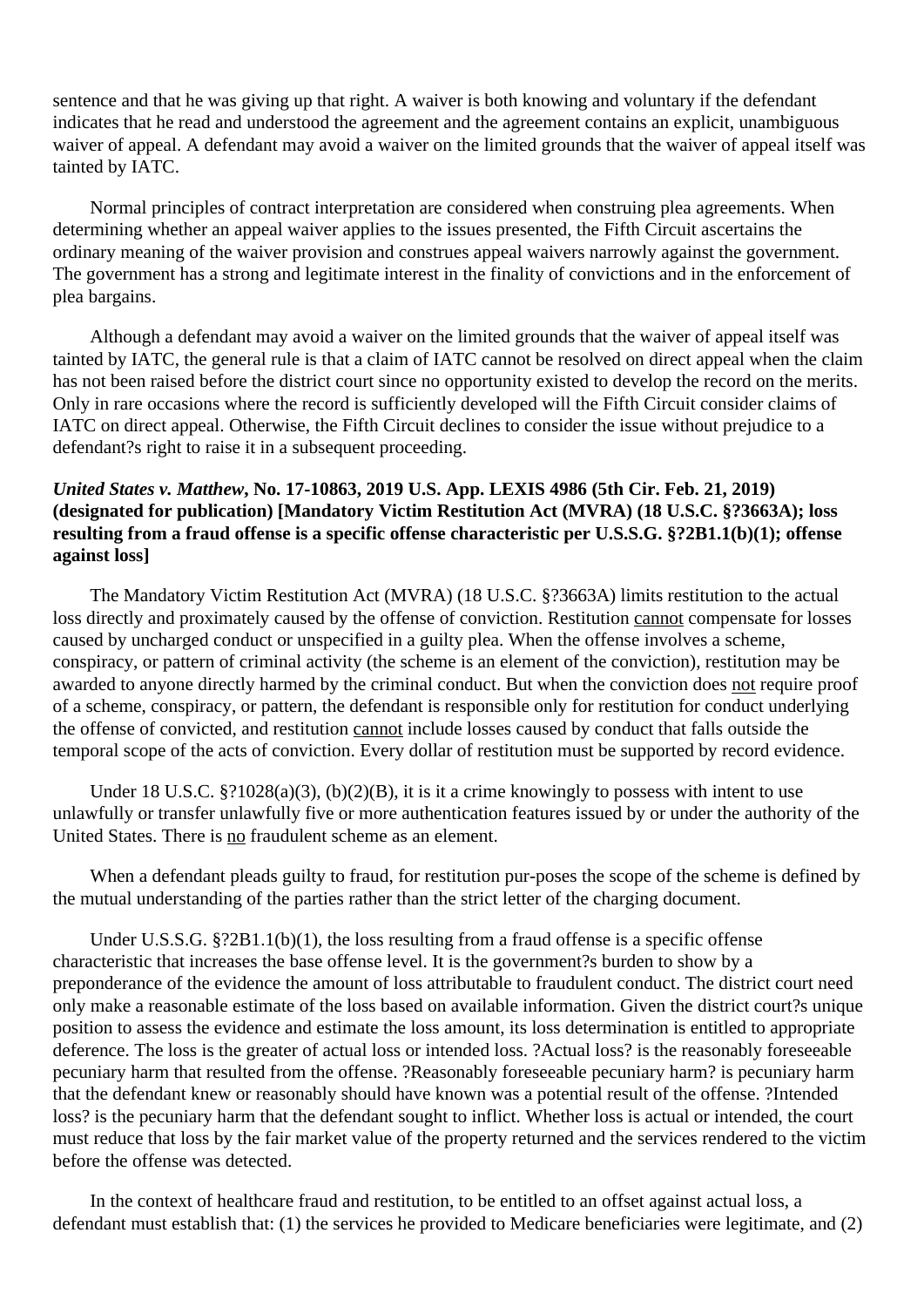Medicare would have paid for those services but for his fraud. If he satisfies this burden, the government can rebut with additional evidence.

## *United States v. Najera***, No. 17-50802, 2019 U.S.App.LEXIS 4491 (5th Cir. Feb. 14, 2019) (designated for pub-li-ca-tion) [U.S.S.G. §?2L1.1(b)(6) enhancement for in-ten-tionally or recklessly creating a substantial risk of death or serious bodily injury to another person; acceptance of responsibility under U.S.S.G. §?3E1.1]**

 Review of a district court?s interpretation or application of the U.S.S.G. is de novo and factual findings are for clear error. There is no clear error if a factual finding is plausible considering the entire record. The Fifth Circuit does not rule that a district court?s finding of fact was clearly erroneous based only on the Circuit?s belief that had it been sitting as the trier of fact, it would have weighed the evidence differently and made a different finding. The Circuit does not create per se rules (i.e., it will not create a per se rule that traveling through the South Texas brush creates a substantial risk of death or bodily injury.).

Under U.S.S.G. §?2L1.1(b)(6), the offense level of a defendant convicted of smuggling is enhanced if it involved intentionally or recklessly creating a substantial risk of death or serious bodily injury to another person.

Under U.S.S.G. §?1B1.3(a)(1)(B), a defendant can be held responsible for all acts and omissions of others that were within the scope of the criminal activity, in furtherance of the criminal activity, and reasonably foreseeable in connection with that criminal activity.

Under U.S.S.G. §?3E1.1, a defendant?s offense level is reduced by two levels if the defendant clearly demonstrates acceptance of responsibility. The adjustment does not apply to a defendant who puts the government to its burden of proof at trial by denying the factual elements of guilt, is convicted, and only then admits guilt and expresses remorse. However, conviction by trial does not automatically preclude a defendant from consideration for acceptance of responsibility. A defendant may clearly demonstrate an acceptance of responsibility for criminal conduct even though he exercises his constitutional right to a trial where he goes to trial to assert and preserve issues that do not relate to factual guilt (to challenge a statute or the applicability of a statute to conduct).

 A defendant who proceeds to trial on an admission or a stipulation of the facts necessary for conviction while expressly reserving the right to appeal from an adverse suppression ruling is not deemed to have waived the suppression issue. Nor will the admission or stipulation render the suppression issue harmless, and he is eligible for an acceptance of responsibility reduction.

## *United States v. Richmond***, No. 17-40299, 2019 U.S.App.LEXIS 3974 (5th Cir. Feb. 8, 2019) (designated for publication) [Search of tires by ?tapping?; safety exception under Tex. Transp. Code §?547.004(a)]**

 *United States v. Jones,* 565 U.S. 400, 409 (2012), reversed in part *Katz v. United States,* 389 U.S. 347 (1967), by reviving the rule that property interests control the right of the government to search and seize where police placed a GPS tracking device on the undercarriage of a car (the ?common-law trespassory test?), a separate basis for finding a search alongside the *Katz* ?reasonable expectation of privacy? test. Under *United States v. Karo,* 468 U.S. 705, 713 (1984), a trespass does not automatically amount to a search. Actual trespass is neither necessary nor sufficient to establish a constitutional violation. A trespass must be conjoined with an attempt to find something or obtain information. This prevents a mere physical touching, such as when an officer leans on the door of a car while questioning its driver, from being a ?search? (?expectation of contact?).

The ?expectation of contact? is high for a tire since it is rou-tinely checked for air pressure.

 Under *Heien v. North Carolina,* 135 S.Ct. 530, 536 (2014), a Fourth Amendment violation requires a search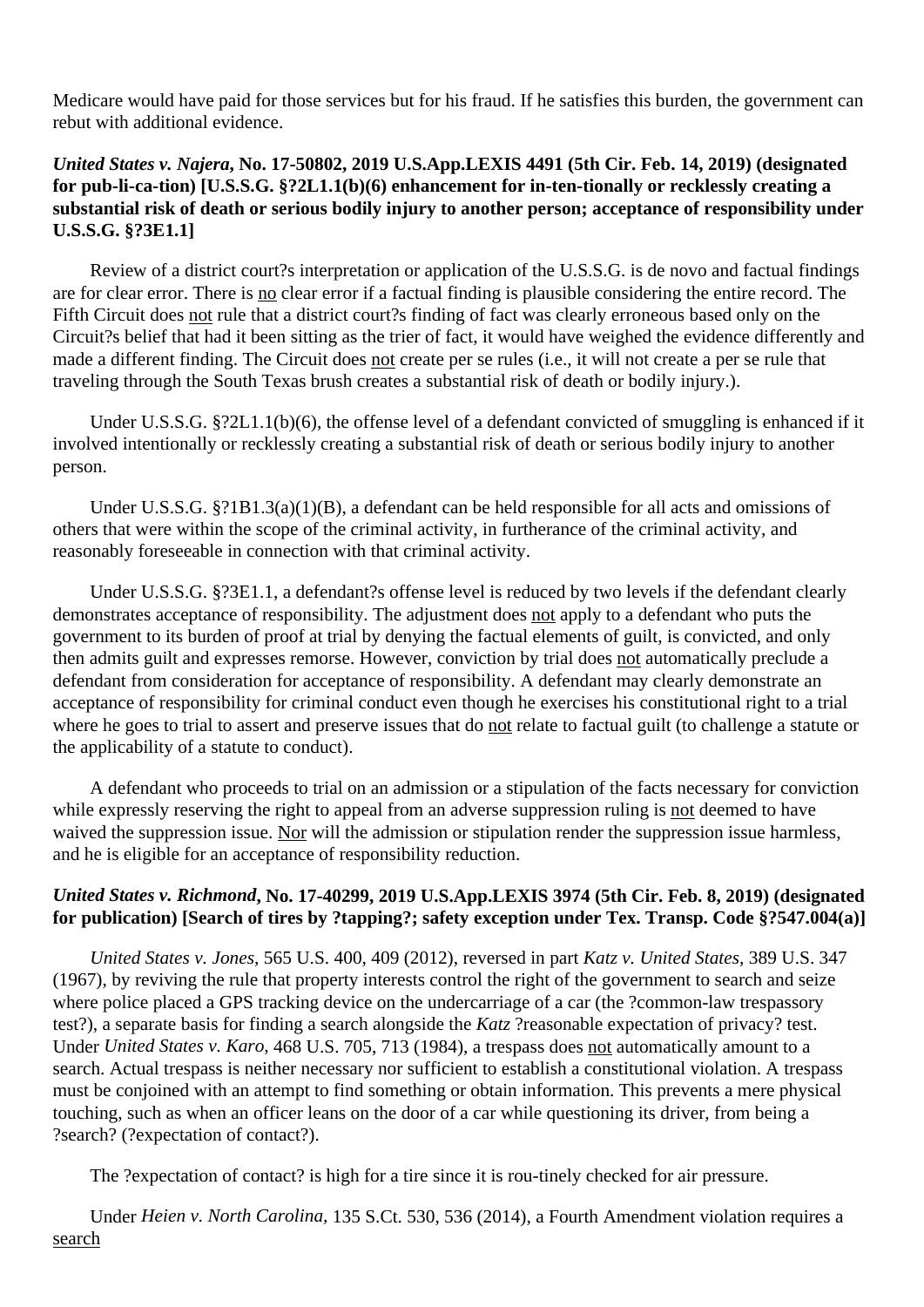#### that is unreasonable.

 Under *United States v. Knights,* 534 U.S. 112, 118?119 (2001), the reasonableness of a search depends on balancing the governmental interest in the search against the degree of the intrusion on the individual.

 Under *Maryland v. Dyson,* 527 U.S. 465, 467 (1999), probable cause to believe a vehicle contains contraband allows a warrantless search because of mobility.

 The tapping of a tire that is wobbly and attached with stripped bolts is justified by ensuring that vehicles on the road are operated safely and responsibly and gives a reasonable officer probable cause to believe that the tire posed a safety risk under Tex. Transp. Code §?547.004(a) (misdemeanor to operate a vehicle that is unsafe so as to endanger a person).

#### **Texas Court of Criminal Appeals**

#### *Doyal v. State***, No. PD-0254-18, 2019 Tex.Crim.App. LEXIS 161 (Tex.Crim.App. Feb. 27, 2019) (designated for publication) [The Texas Open Meetings Act (Tex. Gov. Code §?551.143) is unconstitutionally vague on its face]**

 The Texas Open Meetings Act (TOMA) (Tex. Gov. Code §?551.143) is unconstitutionally vague on its face.

 Under Tex. Gov. Code §?551.143(a), TOMA requires that meetings of governmental bodies be open to the public, and a crime occurs when a member or group of members of a governmental body knowingly conspire to circumvent the openness by meeting in numbers less than a quorum for secret deliberations. ?Deliberation? means ?a verbal exchange during a meeting between a quorum of a governmental body, or between a quorum of a governmental body and another person, concerning an issue within the jurisdiction of the governmental body or any public business.? ?Governmental body? includes a county commissioners court.

 ?Meeting? means (A) a deliberation between a quorum of a governmental body, or between a quorum of a governmental body and another person, during which public business or public policy over which the governmental body has supervision or control is discussed or considered or during which the governmental body takes formal action; or (B) except as otherwise provided by this subdivision, a gathering: (i) that is conducted by the governmental body or for which the governmental body is responsible; (ii) at which a quorum of members of the governmental body is present; (iii) that has been called by the governmental body; and (iv) at which the members receive information from, give information to, ask questions of, or receive questions from any third person, including an employee of the governmental body, about the public business or public policy over which the governmental body has supervision or control. It does not include the gathering of a quorum of a governmental body at a social function unrelated to the public business that is conducted by the body, the attendance by a quorum of a governmental body at a regional, state, or national convention or workshop, ceremonial event, or press conference, if formal action is not taken and any discussion of public business is incidental to the social function, convention, workshop, ceremonial event, or press conference.

 ?Quorum? means a majority of a governmental body unless defined differently by applicable law or rule or the charter of the governmental body.

 When a vagueness challenge involves First Amendment considerations, a criminal law may be held facially invalid even though it may not be unconstitutional as applied to the defendant?s conduct.

A law that imposes criminal liability must be sufficiently clear: (1) to give a person of ordinary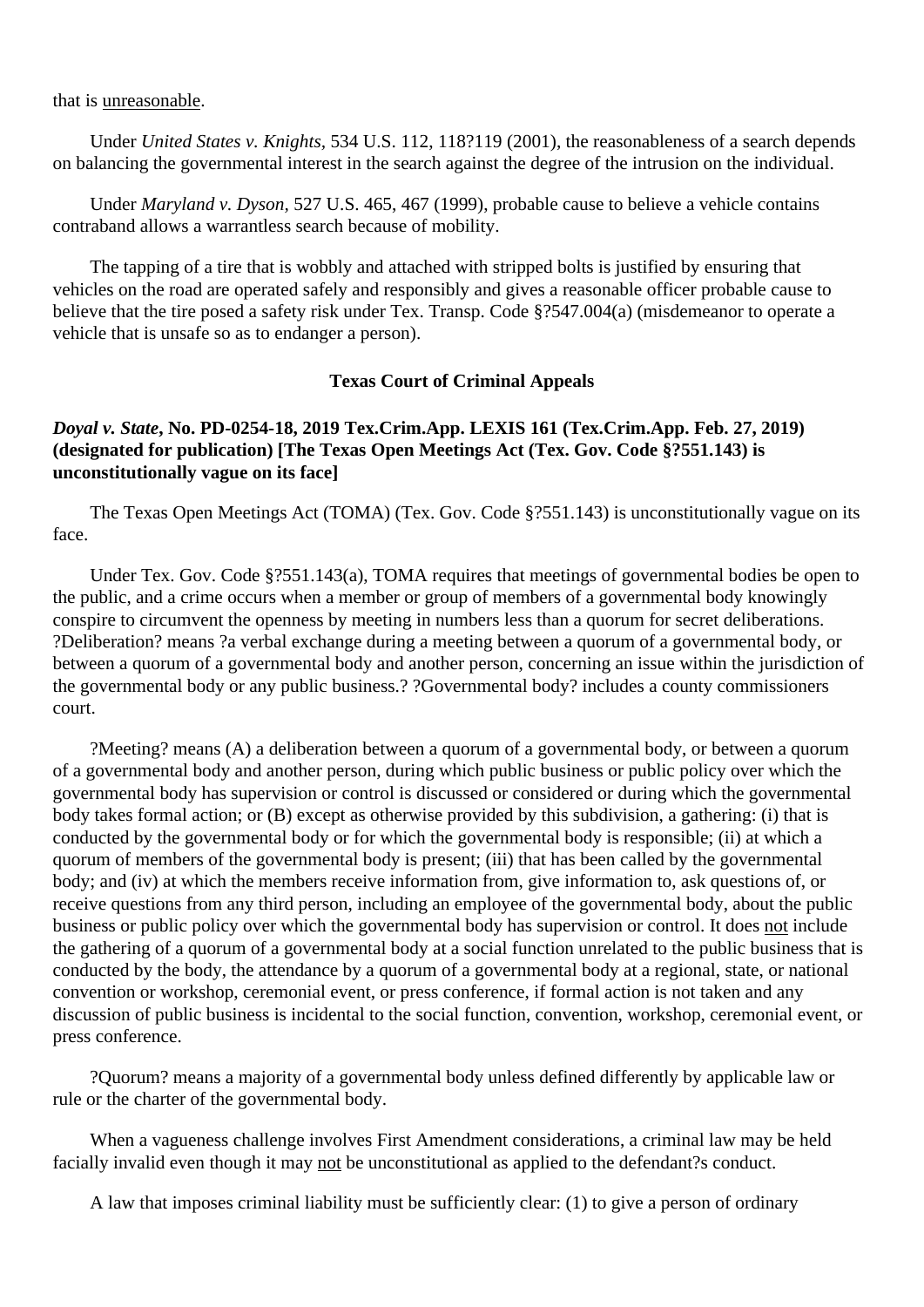intelligence a reasonable opportunity to know what is prohibited; and (2) to establish determinate guidelines for law enforcement. When the law also implicates First Amendment freedoms, it must also be sufficiently definite to avoid chilling protected expression. Greater specificity is required when First Amendment freedoms are implicated because uncertain meanings inevitably lead citizens to steer far wider of the unlawful zone than if the boundaries of the forbidden areas are clearly marked. Perfect clarity and precise guidance have never been required even of regulations that restrict expressive activity. A scienter requirement in the statute may sometimes alleviate vagueness concerns but does not always do so.

What renders a statute vague is the indeterminacy of precisely what the prohibited conduct is.

 Under *Ex parte Lo,* 424 S.W.3d 10, 14 (Tex.Crim.App. 2013), whether a statute is facially constitutional is a question of law that is reviewed de novo. If there is a reasonable construction that will render the statute constitutional, it must be upheld. Courts presume the statute is valid and that the Legislature did not act unreasonably or arbitrarily. The burden normally rests upon the person challenging the statute to establish its unconstitutionality.

 Under *Ex parte Lo,* the First Amendment limits the government?s power to regulate speech based on its substantive content. Content-based regulations are those that distinguish favored from disfavored speech based on the idea or message expressed. When the government seeks to restrict and punish speech based on its content, the usual presumption of constitutionality is reversed. Content-based regulations (laws that distinguish favored from disfavored speech based on the ideas expressed) are presumptively invalid, and the government bears the burden to rebut that presumption.

 Under *Broadrick v. Oklahoma,* 413 U.S. 601, 615 (1973), strict scrutiny is applied to content-based regulations. If the statute punishes conduct and not speech, a rational-basis level of review to determine if the statute has a rational relationship to a legitimate state purpose. Before a statute will be invalidated on its face as overbroad, the overbreadth must be real and substantial when ?judged in relation to the statute?s plainly legitimate sweep.? A statute should not be invalidated for overbreadth merely because it is possible to imagine some unconstitutional application. Statutes are not necessarily unconstitutionally vague merely because the words or terms employed in the statute are not specifically defined.

 Under Tex. Gov. Code §?311.011(a), when a statute does not define the words used, plain meaning is applied. Words and phrases shall be read in context and construed according to the rules of grammar and common usage.

 Under *Kolender v. Lawson,* 461 U.S. 352, 357 (1983), the void-for-vagueness doctrine invalidates a statute if it fails to define the offense in such a manner as to give a person of ordinary intelligence a reasonable opportunity to know what conduct is prohibited.

*Editor?s note:* Doyal was indicted under the TOMA by meeting in a number less than a quorum for secret deliberations ?by engaging in a verbal exchange concerning an issue within the jurisdiction of the Montgomery County Commissioners Court, namely, the contents of the potential structure of a November 2015 Montgomery County Road Bond,? but the TCCA held that the TOMA is facially unconstitutional. The TCCA got it right, as sometimes it is unclear what really is being discussed at ?open meetings? and we should not criminalize these discussions: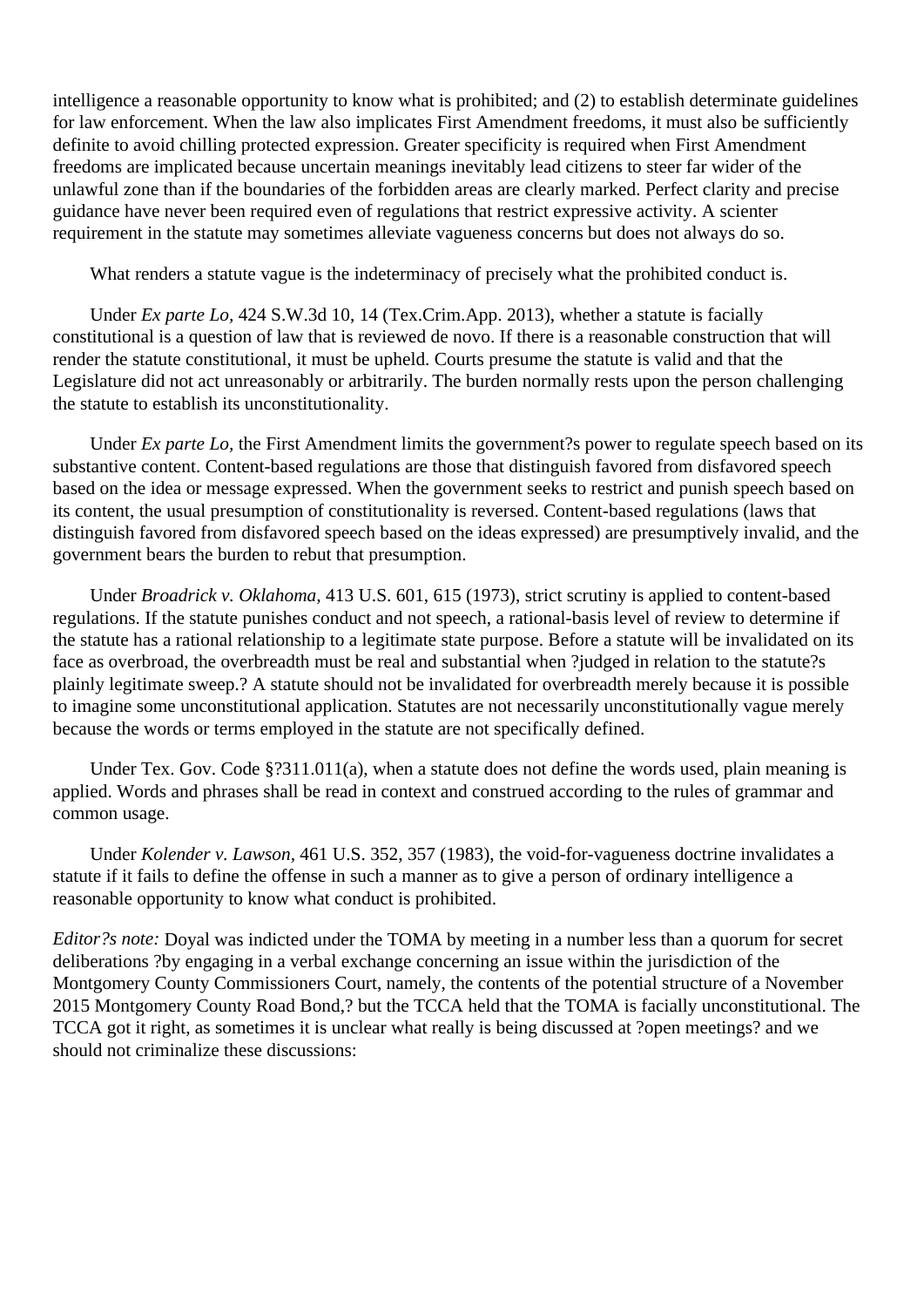# [5]

Sims v. StateNo[. PD-0941-17, 2019 Tex.Crim.App.LEXIS 41 \(Tex.Crim.App. Jan. 1](http://archive.voiceforthedefenseonline.com/image/april-2019-sdr-3)6, 2019) (designated for publication) [Expectation of privacy in the real-time location information and cell-site location information (CSLI)]

UnderBoykin v. State \$18 S.W.2d 782, 785 (Tex.Crim.App. 1991), Ramos v. State 03 S.W.3d 302, 306 (Tex.Crim.App. 2009), statutory construction is a question of law reviewed de novo. The court seeks to effectuate the collective intent of the legislators who enacted the legislation by looking to the statute to determine if its language is plain. The court presumes that the legislature intended for every word to have a purpose and gives effect if reasonably possible to each word, phrase, and clause of the statutory language. Words and phrases are read and construed according to the rules of grammar and usage. If the language is plain, the court follows it unless it leads to absurd results that the legislature could not have possibly intended. If it leads to absurd results or the language is ambiguous, the court considers extratextual factors to discern the legislature?s intent.

 Because Tex. Code Crim. Proc. Art. 38.23(a) is the general suppression provision and the SCA and Tex. Code Crim. Proc. Art. 18.21 are special suppression provisions and 21 were enacted after Art. 38.23(a), the exclusivity provisions in the SCA and Art. 18.21 prevail as exceptions to the general Art. 38.23(a) remedy of suppression when dealing with nonconstitutional violations of the SCA and Art. 18.21.

 Appellant did not have a legitimate expectation of privacy in his physical movements or his location as reflected in the less than three hours of real-time CSLI records accessed by police by pinging his phone less than five times. A 5?4 split on the SCOTUS arpenter supported the idea that longer-term surveillance might infringe on a person?s legitimate expectation of privacy if the location records reveal the privacies of his life, but this is not that case.

 Suppression is not an available remedy under the Stored Communications Act unless the violation also violates the United States Constitution.

 Suppression is not an available remedy for a violation of Tex. Code Crim. Proc. Art. 18.21 unless the violation infringes on the United States or Texas constitutions.

Texas Courts of Appeals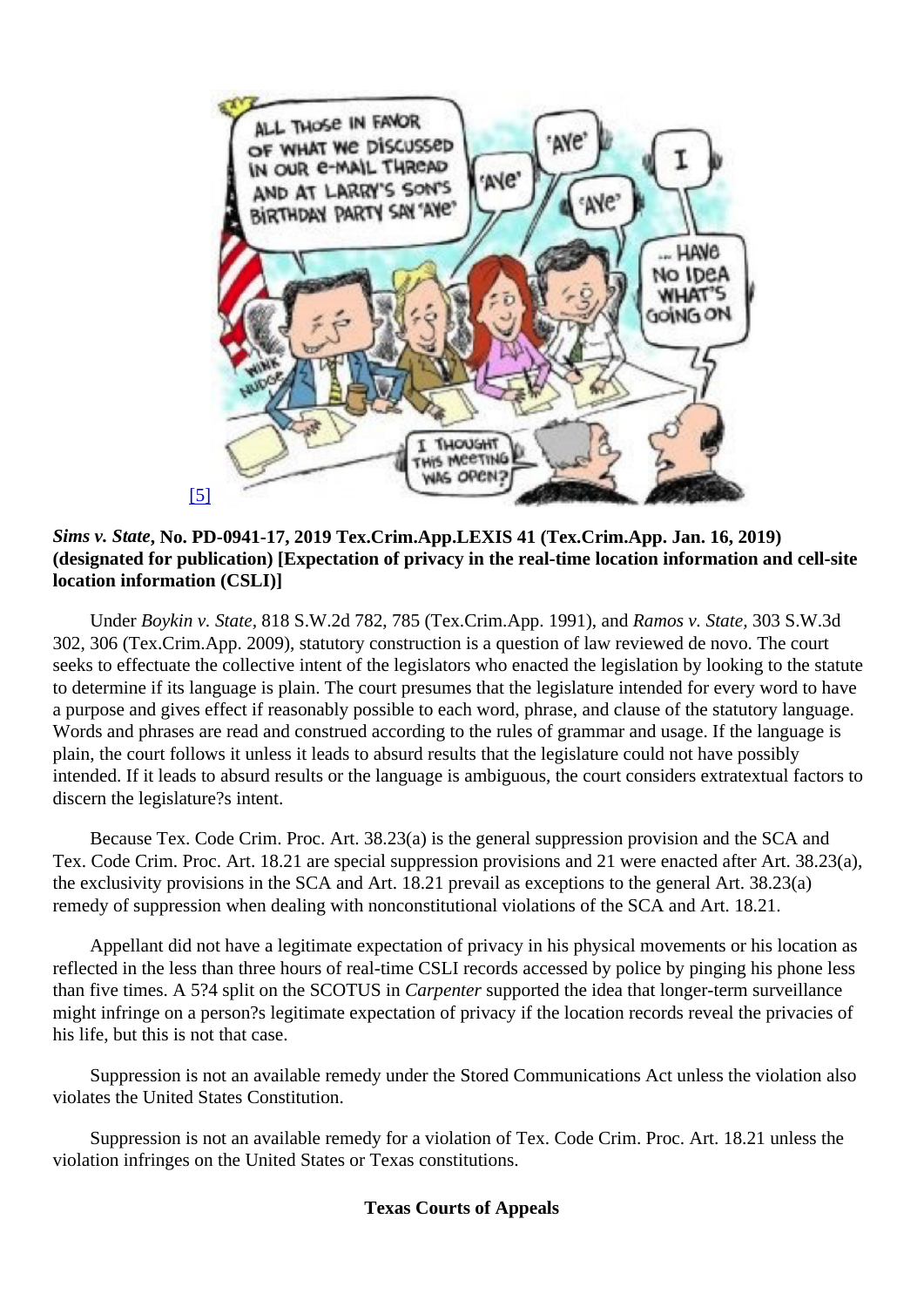#### *Akins v. State***, Nos. 09-18-00057-58-59-60-CR, 2019 Tex. App. LEXIS 1704 (Tex.App.?Beaumont March 6, 2019) (designated for publication) [Abandonment of property]**

 Under *Crain v. State,* 315 S.W.3d 43, 48 (Tex.Crim.App. 2010), *Carmouche v. State,* 10 S.W.3d 323, 327 (Tex.Crim.App. 2000), and *Guzman v. State,* 955 S.W.2d 85, 89 (Tex.Crim.App. 1997), a ruling on an MTS is reviewed under a bifurcated standard of review: almost total deference to the trial court?s determination of historical facts that turn on credibility and demeanor, de novo on other application-of-lawto-fact issues, nearly total deference to application-of-law-to-fact questions (mixed questions of law and fact) if their resolution turns on an evaluation of credibility and demeanor, and de novo on mixed questions of law and fact if their resolution does not turn on an evaluation of credibility and demeanor. Under *Osbourn v. State,* 92 S.W.3d 531, 538 (Tex.Crim.App. 2002), and *State v. Garcia-Cantu,* 253 S.W.3d 236, 241 (Tex.Crim.App. 2008), the trial court?s decision must be affirmed if it is correct on any theory of law that finds support in the record.

 Under *Villarreal v. State,* 935 S.W.2d 134, 138 (Tex.Crim.App. 1996), *Miles v. State,* 241 S.W.3d 28, 36 (Tex.Crim.App. 2007), and Tex. Code Crim. Proc. Art. 38.23(a), to prevail on an alleged violation of the exclusionary rule, a defendant must demonstrate that he had a legitimate expectation of privacy in the property. Art. 38.23(a) applies to illegal searches or seizures conducted by law enforcement officers or other persons even when those other persons are not acting in conjunction with or at the request of government officials. The defendant must prove facts that establish a legitimate expectation of privacy by showing that by his conduct, he exhibited an actual subjective expectation of privacy, a genuine intention to preserve something as private, and circumstances existed under which society was prepared to recognize his subjective expectation as objectively reasonable.

 Under *Swearingen v. State,* 101 S.W.3d 89, 101 (Tex. 2003), abandonment of property occurs if: (1) the defendant intended to abandon the property, and (2) his decision to abandon the property was not due to police misconduct. When property has been abandoned before police take possession of it, there is no seizure under the Fourth Amendment.

 Under *Matthews v. State,* 431 S.W.3d 596, 609 (Tex.Crim.App. 2014), abandonment is primarily a question of intent, which may be inferred from words spoken, acts done, and other objective facts, and the court should consider all relevant circumstances that existed when the alleged abandonment occurred. The issue is whether the person prejudiced by the search had voluntarily relinquished his interest in the property so that he could no longer retain a reasonable expectation of privacy in the property when the search occurred (as opposed to abandonment in the strict property-right sense). When a defendant voluntarily abandons property, he lacks standing to contest the reasonableness of the search of the property.

 Under *State v. Granville,* 423 S.W.3d 399, 409 (Tex.Crim.App. 2014), a person loses a reasonable expectation of privacy in a cellphone if he abandons it. The same rule may be applied to other electronic devices.

*Editor?s note:* Here is the relevant law on the standard of review for an MTS:

Under *Crain v. State,* 315 S.W.3d 43, 48 (Tex.Crim.App. 2010), *Carmouche v. State,* 10 S.W.3d 323, 327 (Tex.Crim.App. 2000), and *Guzman v. State,* 955 S.W.2d 85, 89 (Tex.Crim.App. 1997), a ruling on an MTS is reviewed under a bifurcated standard of review: almost total deference to the trial court?s determination of historical facts that turn on credibility and demeanor, de novo on other application-of-law-to-fact issues, nearly total deference to application-of-law-to-fact questions (mixed questions of law and fact) if their resolution turns on an evaluation of credibility and demeanor, and de novo on mixed questions of law and fact if their resolution does not turn on an evaluation of credibility and demeanor. Under *Osbourn v. State,* 92 S.W.3d 531, 538 (Tex.Crim.App. 2002), and *State v. Garcia-Cantu,* 253 S.W.3d 236, 241 (Tex.Crim.App. 2008), the trial court?s decision must be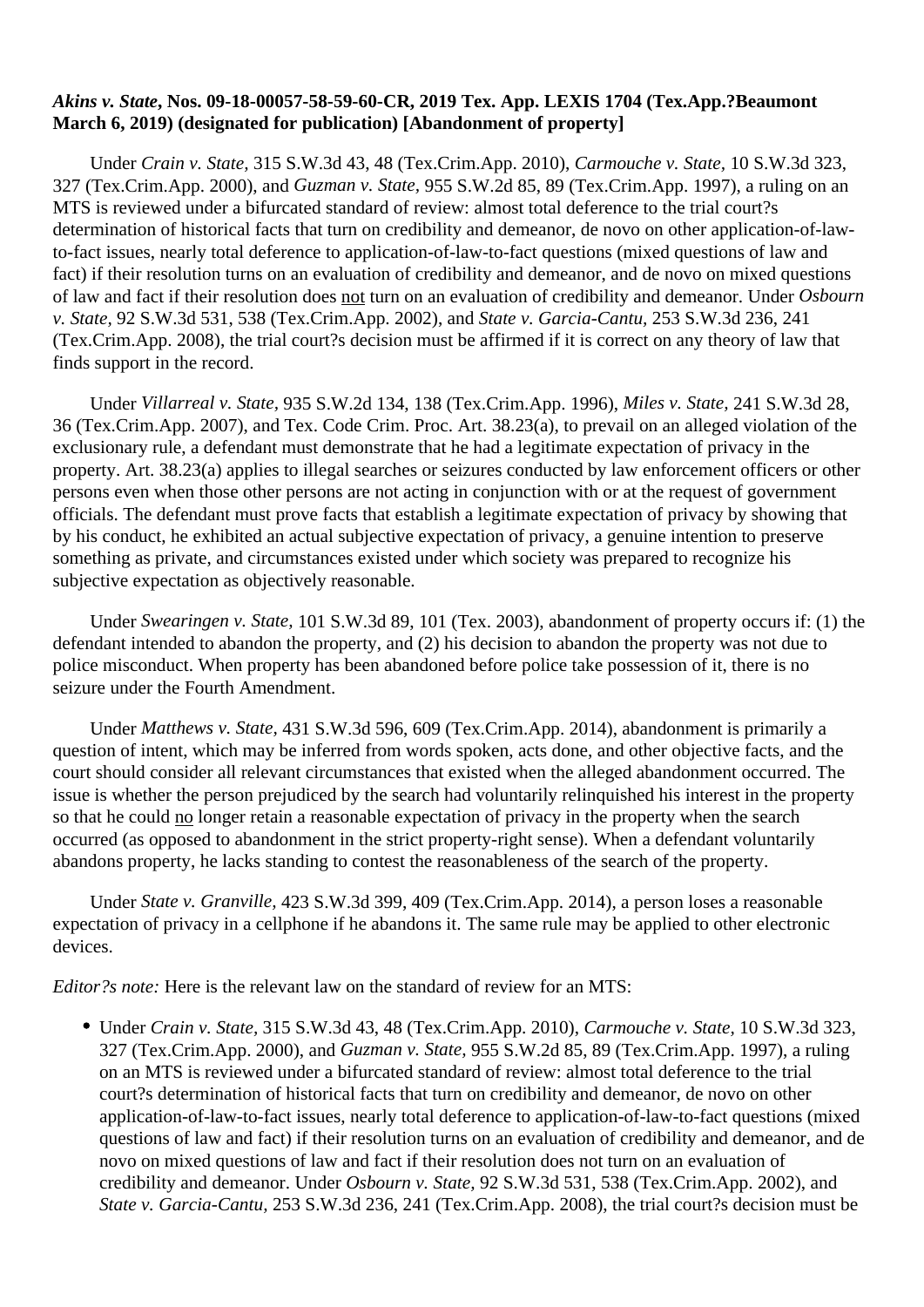affirmed if it is correct on any theory of law that finds support in the record.

[6]

Castillo v. StateNo. 01-18-[00284-CR, 2019 Tex. App. LEXIS 1661 \(Tex.A](http://archive.voiceforthedefenseonline.com/image/april-2019-sdr-4)pp.?Houston [1st Dist.] March 5, 2019) (designated for publication) [Ex post facto, rule of optional completeness, Art. 38.37]

UnderOrtiz v. State93 S.W.3d 79, 91 (Tex.Crim.App. 2002), armdparte Heilman, 456 S.W.3d 159, 163?165 (Tex.Crim.App. 2015), the federal and Texas guarantees against ex post facto laws are directed at the legislature, not the courts. To state a cognizable ex post facto claim, a defendant must show that the statute operates retroactively and not that a trial court retroactively applied them to an offense committed before enactment.

UnderHenley v. State493 S.W.3d 77, 82?83 (Tex.Crim.App. 2016), a trial court?s decision on admissibility of evidence is reviewed for an abuse of discretion. A reviewing court may reverse the trial court only if its decision lies outside the zone of reasonable disagreement. A reviewing court misapplies the abuse-of-discretion standard if it reverses merely because it disagrees with trial court?s evidentiary decision.

Under White v. State 549 S.W.3d 146, 151?152 (Tex. Crim. App. 2018), the proponent of evidence has the burden of establishing its admissibility. If the opposing side makes a proper objection to the admissibility of evidence, the proponent must demonstrate that the evidence overcomes the stated objection.

UnderCofield v. State891 S.W.2d 952, 954 (Tex.Crim.App. 1994), a hearsay objection is sufficiently specific to require the offering party to show that the evidence is not hearsay or is admissible under an exception to the hearsay rule.

Under Tex. Rule Evid. 801(e)(1)(B) and Hammons v. State 39 S.W.3d 798, 808?09 (Tex.Crim.App. 2007), the prior statement of a witness that is consistent with her trial testimony is not hearsay if it is offered to rebut an express or implied charge that the witness recently fabricated it or acted from a recent im-proper motive in so testifying. To qualify for admission as a prior consistent statement, the witness must have made the statement before her ostensible motive to fabricate or other improper motive arose.

Under Tex. Rule Evid. 107 a Retna v. State 353 S.W.3d 797, 814 (Tex.Crim.App. 2011), the rule of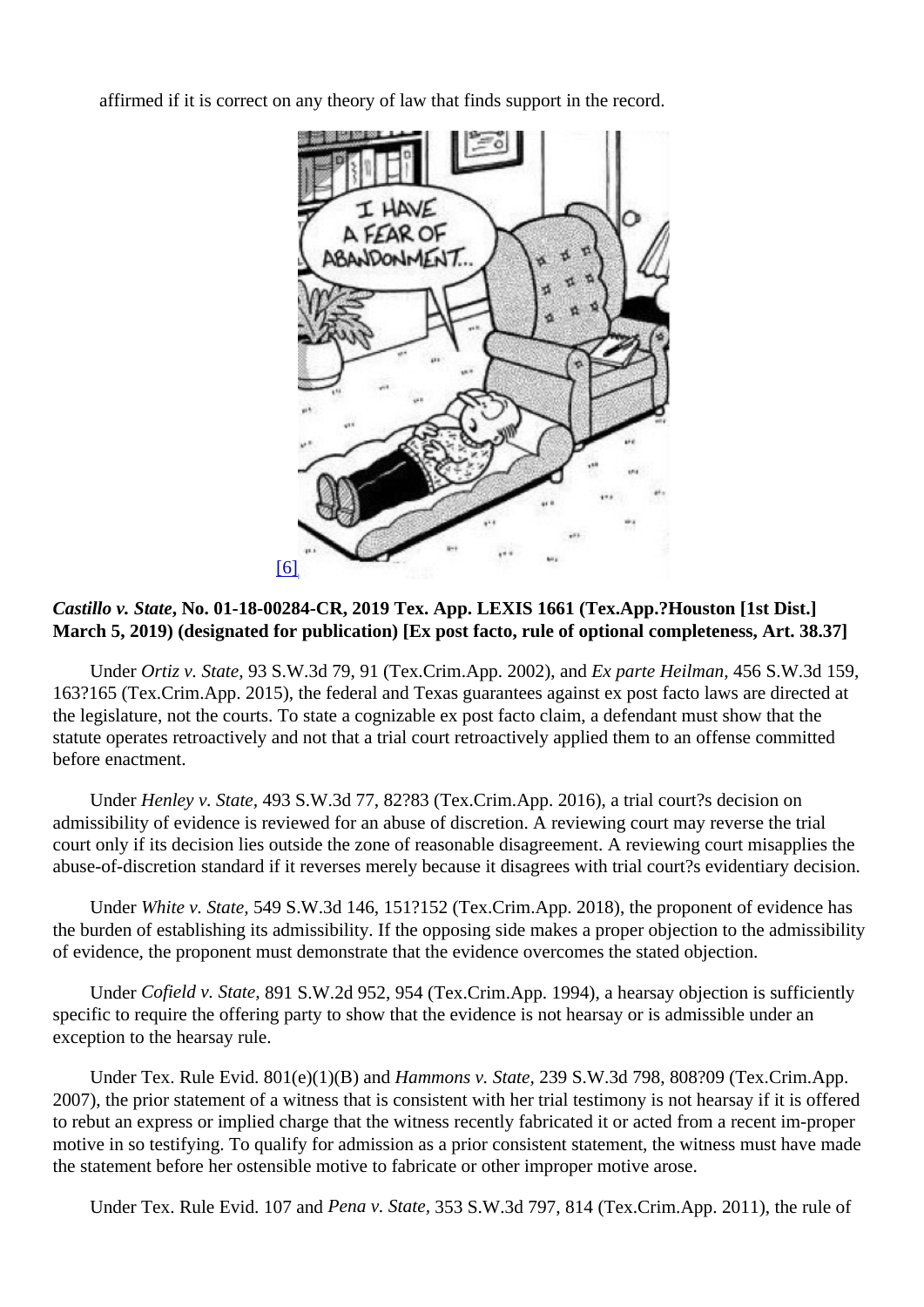optional completeness is an exception to the hearsay rule. If a party introduces into evidence part of a conversation or recorded statement, the opponent may introduce any other conversation or recorded statement that is necessary to explain or allow the jury to fully understand the part previously introduced. If a party questions a witness about statements made by another during a recorded interview, the opponent may introduce any remaining part of the interview that concerns the same subject and is necessary to permit the jury to place those specific statements in their proper context. Only those parts of a recorded statement necessary to make the previously admitted evidence fully understood are admissible.

 Under Tex. Code Crim. Proc. Art. 38.37 §?2(b) and *Jacobs v. State,* 560 S.W.3d 205, 207 (Tex.Crim.App. 2018), when a defendant is tried for certain sex offenses against children, including continuous sexual abuse of a child, indecency with a child, and aggravated sexual assault, so long as the trial court first determines after a hearing outside the jury?s presence that the evidence likely to be admitted will be adequate to support a jury finding that the defendant committed the separate offense beyond a reasonable doubt, the State may introduce evidence that the defendant has committed a separate sex offense against another child. The evidence is admissible for any relevant purpose including as proof of the defendant?s character and propensity to act in conformity with his character. It may consist solely of the other child?s testimony about the other sex offense.

## Facts:

- Castillo was indicted for continuous sexual abuse of a young child, two counts of aggravated sexual assault, and two counts of indecency with a child per Tex. Penal Code §§?21.02(b), 21.11(a),  $22.021(a)(1)(B)$ , &  $(a)(2)(B)$  for alleged acts against the same complainant who was younger than 6 and the daughter of a woman whom Castillo dated.
- At trial (when she was 13), the complainant testified that Castillo touched and penetrated her vagina with his hand on many occasions and threatened to harm her mother if the complainant didn?t keep it a ?secret.?
- The complainant did not tell anyone what had happened until she was 11 because she did not think anyone would believe her. But when she was 11, she asked her mother why the complainant?s father was in prison, and her mother told her that he had been convicted of sexually abusing the complainant?s older stepsister (Castillo?s daughter). The complainant then outcried to her mother.
- Defense counsel cross-examined the complainant about inconsistencies in her allegations, including during her interview with a CAC interviewer, Dula, that took place after the complainant made the outcry to her mother, including about inconsistencies about her age when the alleged abuse occurred, the first time Castillo abused her, whether he threatened to hurt her mother, and the sex acts involved.
- Over objection that her testimony was not admissible under Tex. Code Crim. Proc. Art. 38.37, the complainant?s stepsister testified about Castillo molesting her when she was 11. On crossexamination, defense counsel tried to question the stepsister about letters she had written to Castillo after the alleged incident in which she was friendly to Castillo, arguing that the evidence would show her state of mind. The trial court sus-tained the State?s relevancy objection.
- The complainant?s mother testified that the complainant told her about the alleged abuse.
- Ornelas (SANE) did not find any physical injuries to complainant. She had been sexually abused was what the complainant had told her.
- Over defense counsel?s objection, the trial court admitted the CAC interview as a prior consistent statement.
- The State waived indecency with a child counts, the aggravated sexual assault counts, requested that they be submitted as lesser-included offenses of continuous sexual abuse of a child, and the trial court granted this request.
- The jury charge instructed the jury to consider only alleged conduct occurring before the presentment of the indictment and after September 1, 2007, when the complainant was more than two-and-a-half years old.
- The jury found Castillo not guilty of continuous sexual abuse of a child and aggravated sexual assault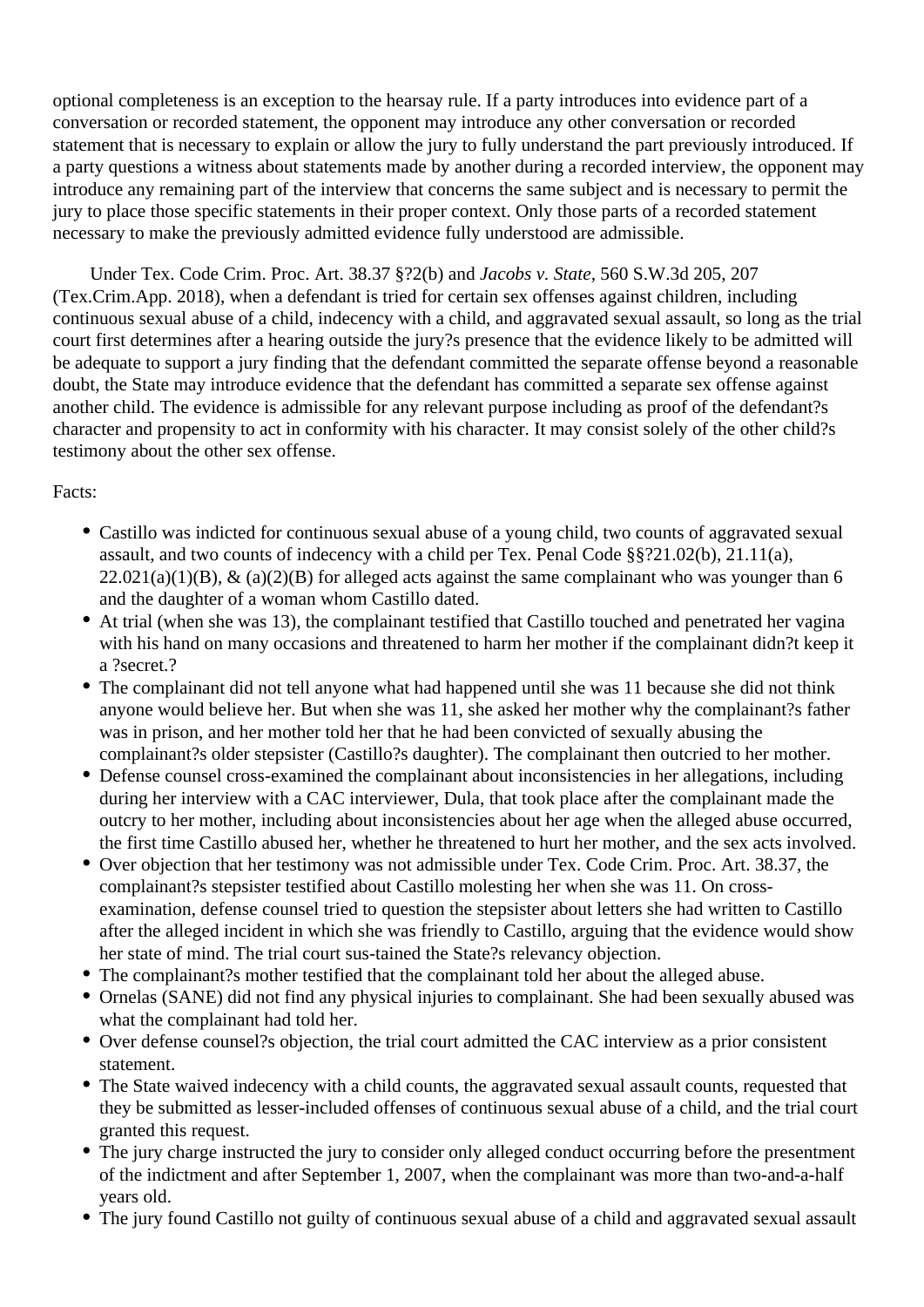by putting his mouth on the complainant?s vagina, and guilty of aggravated sexual assault by digital penetration and indecency with a child by touching the complainant?s vagina with his hand.

- Because the indecency with a child by touching was a lesser-included offense of aggravated sexual assault by digital penetration, the trial court vacated the indecency finding and entered a judgment for aggravated sexual assault.
- The trial court assessed Castillo?s punishment at 50 years.

There was no Ex Post Facto violation

- Under Tex. Penal Code §?22.021(f)(1) and Tex. Gov. Code §?508.145(a), punishment for aggravated sexual assault against a child younger than 6 years of age is a minimum of 25 years with no parole.
- Castillo argues that the application of these statutes violates the ex post facto rule under U.S. Const. Art. I, §?10, cl. 1 and Tex. Const. Art. 1, §?16 because the jury heard evidence of assaults occurring before and after September 1, 2007, the effective date of these statutes, and the trial court may have applied these statutes to conduct that he engaged in before they became law.
- Under *Ortiz v. State,* 93 S.W.3d 79, 91 (Tex.Crim.App. 2002), and *Ex parte Heilman,* 456 S.W.3d 159, 163?165 (Tex.Crim.App. 2015), the federal and Texas guarantees against ex post facto laws are directed at the legislature, not the courts. To state a cognizable ex post facto claim, a defendant must show that the statute operates retroactively and **not** that a trial court retroactively applied them to an offense committed before enactment.
- Because Castillo does **not** argue that these statutes operate retroactively, his ex post facto claim fails.

Admission of the CAC interview was proper under the rule of optional completeness

- Under *Henley v. State,* 493 S.W.3d 77, 82?83 (Tex.Crim.App. 2016), a trial court?s decision on admissibility of evidence is reviewed for an abuse of discretion. A reviewing court may reverse the trial court only if its decision lies outside the zone of reasonable disagreement. A reviewing court misapplies the abuse-of-discretion standard if it reverses merely because it disagrees with trial court?s evidentiary decision.
- Under *White v. State,* 549 S.W.3d 146, 151?152 (Tex.Crim.App. 2018), the proponent of evidence has the burden of establishing its admissibility. If the opposing side makes a proper objection to the admissibility of evidence, the proponent must demonstrate that the evidence overcomes the stated objection.
- Under *Cofield v. State,* 891 S.W.2d 952, 954 (Tex.Crim.App. 1994), a hearsay objection is sufficiently specific to require the offering party to show that the evidence is **not** hearsay or is admissible under an exception to the hearsay rule.
- Under Tex. Rules Evid. 801?802, hearsay is statement made outside of court that is offered for its truth and generally is inadmissible.
- Under Tex. Rule Evid. 801(e)(1)(B) and *Hammons v. State,* 239 S.W.3d 798, 808?09 (Tex.Crim.App. 2007), the prior statement of a witness that is consistent with her trial testimony is not hearsay if it is offered to rebut an express or implied charge that the witness recently fabricated it or acted from a recent improper motive in so testifying. To qualify for admission as a prior consistent statement, the witness must have made the statement before her ostensible motive to fabricate or other improper motive arose.
- Under Tex. Rule Evid. 107 and *Pena v. State,* 353 S.W.3d 797, 814 (Tex.Crim.App. 2011), the rule of optional completeness is an exception to the hearsay rule. If a party introduces into evidence part of a conversation or recorded statement, the opponent may introduce any other conversation or recorded statement that is necessary to explain or allow the jury to fully understand the part previously introduced. If a party questions a witness about statements made by another during a recorded interview, the opponent may introduce any remaining part of the interview that concerns the same subject and is necessary to permit the jury to place those specific statements in their proper context. Only those parts of a recorded statement necessary to make the previously admitted evidence fully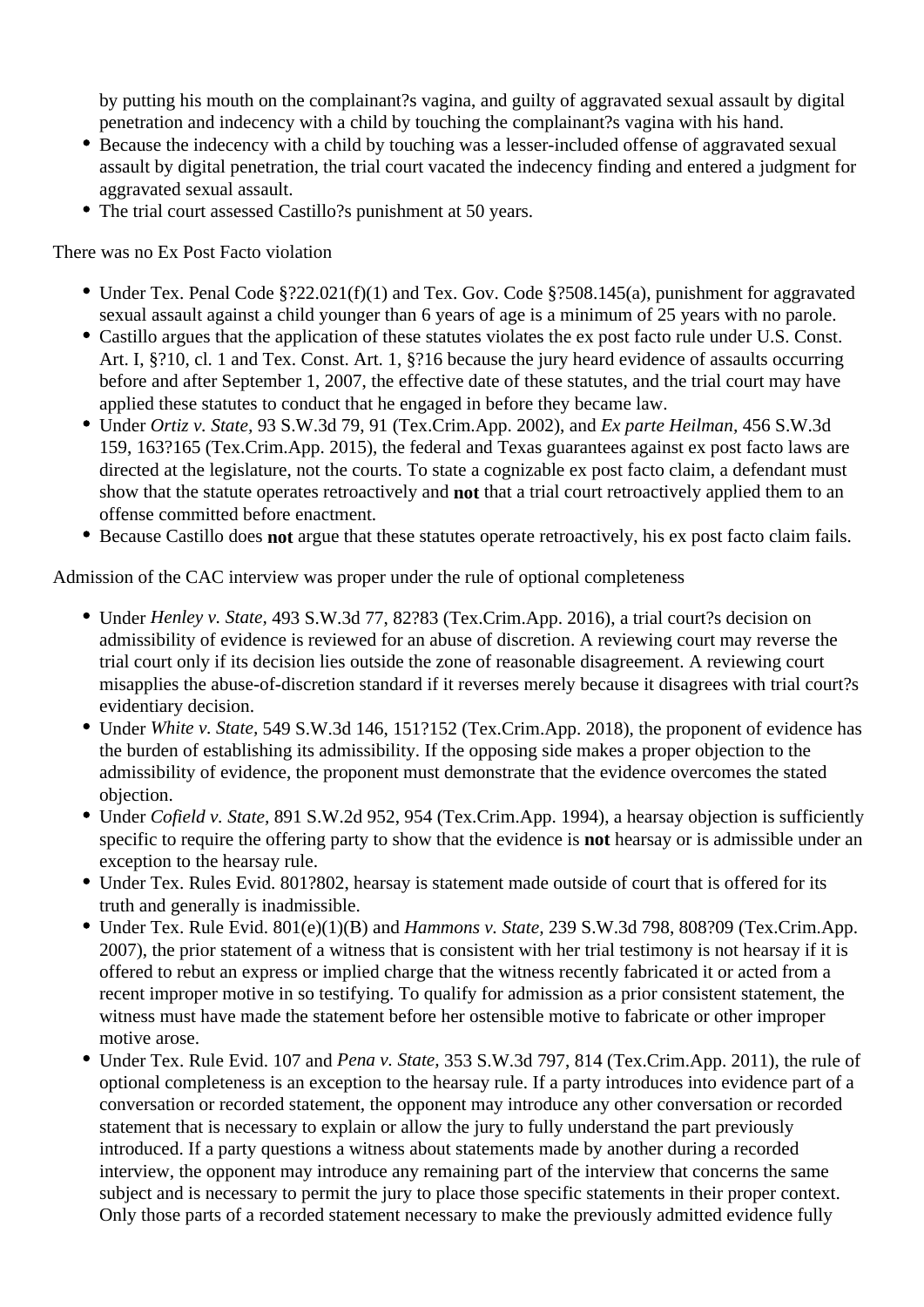understood are admissible.

- To qualify as a prior consistent statement, the complainant would had to have sat for her forensic interview before learning that her stepsister accused the complainant?s father of molesting her. The record is clear that the complainant?s interview took place long after her mother told her why her father had been imprisoned. Thus, the prior consistent statements exception to rebut recent fabrication does **not** make the complainant?s CAC interview admissible.
- The rule of optional completeness supports the trial court?s ruling because throughout trial, the defense called into question all material aspects of the complainant?s allegations, including what, when, and where it happened, and whether Castillo said or did anything to ensure her silence. The State was entitled to introduce the video into evidence so that the jury could decide the extent, if any, to which her story had changed.

The stepsister?s testimony about a separate alleged sex offense was proper

- Under Tex. Code Crim. Proc. Art. 38.37 §?2(b) and *Jacobs v. State,* 560 S.W.3d 205, 207 (Tex.Crim.App. 2018), when a defendant is tried for certain sex offenses against children, including continuous sexual abuse of a child, indecency with a child, and aggravated sexual assault, so long as the trial court first determines after a hearing outside the jury?s presence that the evidence likely to be admitted will be adequate to support a jury finding that the defendant committed the separate offense beyond a reasonable doubt, the State may introduce evidence that the defendant has committed a separate sex offense against another child. The evidence is admissible for any relevant purpose including as proof of the defendant?s character and propensity to act in conformity with his character. It may consist solely of the other child?s testimony about the other sex offense.
- Castillo previously pleaded guilty to sexually abusing his biological daughter, who is the complainant?s older stepsister. The trial court could properly conclude that there was evidence of a separate sex offense under Art. 38.37.
- The judgment of the trial court is affirmed.

## *Welsh v. State***, No. 07-18-00227-CR, 2019 Tex. App. LEXIS 1428 (Tex.App.?Amarillo Feb. 27, 2019) (designated for publication) [Fabricating evidence and Tex. Penal Code §?37.09(a)]**

 Under Tex. Penal Code §?37.09(a) and *Wilson v. State,* 311 S.W.3d 452, 465 (Tex.Crim.App. 2010), a person commits a crime if: (1) knowing that an investigation is pending or in progress; (2) he makes, presents, or uses a thing with knowledge of its falsity; and (3) acts with the intent to affect the course or outcome of the investigation. The purpose of §?37.09 is to maintain the honesty, integrity, and reliability of the justice system and to prohibit persons from creating, destroying, forging, altering, or otherwise tampering with evidence that may be used in an official investigation or judicial proceeding. Obstruction-ofjustice offenses like tampering with evidence or government documents address the harm that comes from the defendant?s disobedience of the law, damage to the authority of the government, lessening the public?s confidence in our institutions; public cynicism, fear, and uncertainty, and a social climate that is likely to lead to even greater disobedience. This requires the making, presenting, or using of physical evidence with knowledge of its falsity, not merely the conveyance of false information about the evidence.

## *Estrada v. State***, No. 07-17-00245-CR, 2019 Tex. App. LEXIS 1192 (Tex.App.?Amarillo Feb. 20, 2019) (designated for publication) [Engaging in organized criminal activity must be based on at least one enumerated predicate offense under Tex. Penal Code §?71.02(a); conviction based on a general verdict encompassing both a constitutional and an unconstitutional theory of conviction]**

 Under Tex. Penal Code §?71.02(a), a person commits engaging in organized criminal activity if, with the intent to establish, maintain, or participate in a combination or in the profits of a combination, the person commits or conspires to commit [enumerated predicate offenses, one of which being the unlawful manufacture, delivery, dispensation, or distribution of a controlled substance or dangerous drug, or unlawful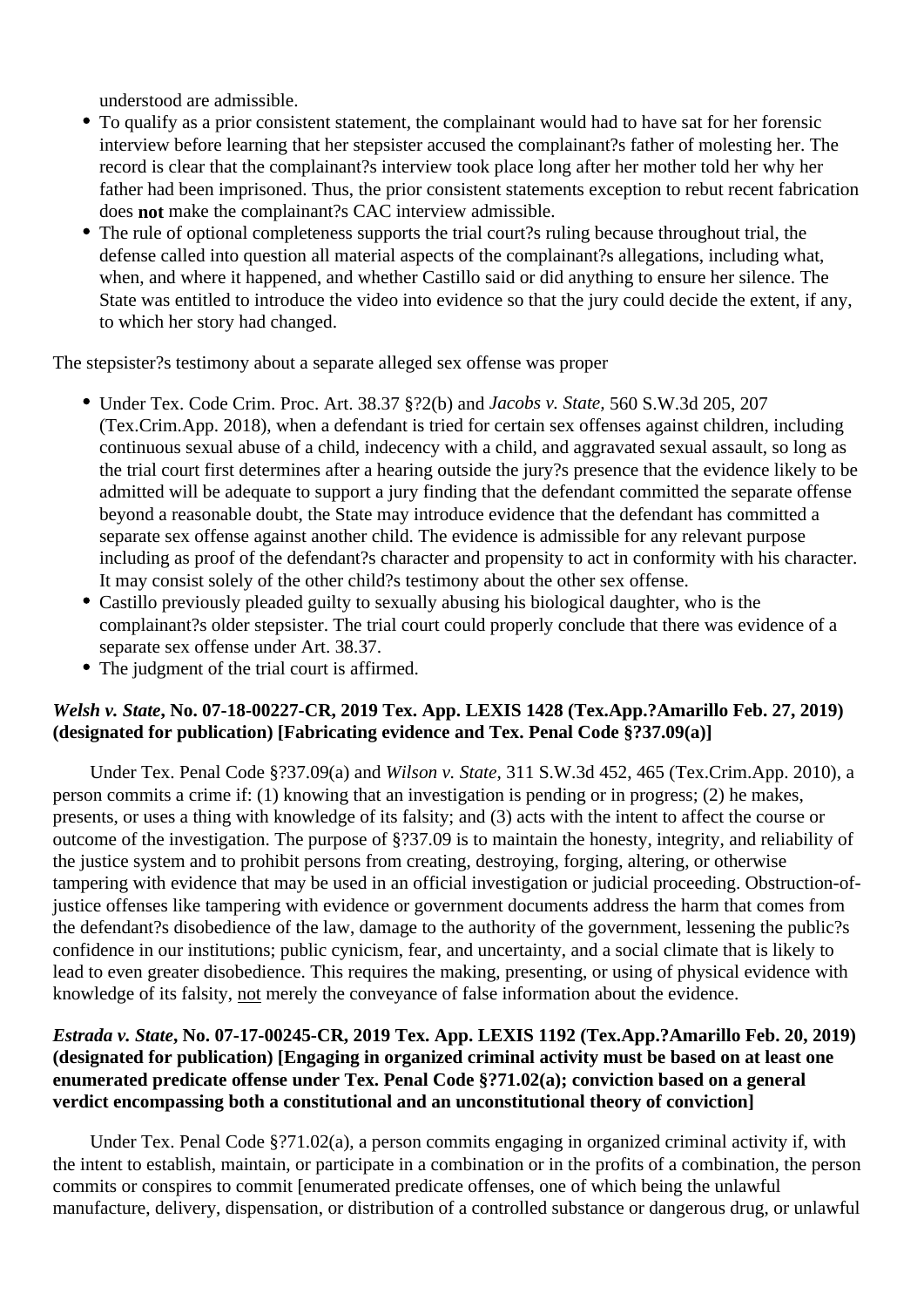possession of a controlled substance or dangerous drug through forgery, fraud, misrepresentation or deception per Tex. Penal Code §?71.02(a)(5)]

 Under *O?Brien v. State,* 544 S.W.3d 376, 391 (Tex.Crim.App. 2018), the gravamen of engaging in organized criminal activity is a circumstance surrounding the conduct?the existence or creation of a combination that collaborates in carrying on criminal activities. ?Combination? requires three or more persons who collaborate in carrying on criminal activities. ?Profits? means property constituting or derived from any proceeds obtained, directly or indirectly, from an enumerated offense. ?Conspires to commit? means that a person agrees with one or more persons that they or one or more of them engage in conduct that would constitute the offense, and that person and one or more of them perform an overt act in pursuance of the agreement. An agreement constituting conspiring to commit may be inferred from the acts of the parties. The overt act need not be criminal in itself, and acts that suffice for party liability (those that encourage, solicit, direct, aid, or attempt to aid the commission of the underlying offense) satisfy the overt-act element.

 Possession with intent to deliver cannot be incorporated into ?delivery? to legitimize Tex. Penal Code §?71.02.

 Under *Posey v. State,* 545 S.W.2d 162, 163 (Tex.Crim.App. 1977), it is a fundamental constitutional principle that one cannot be convicted for something that does not constitute an offense.

 Under *Bowen v. State,* 374 S.W.3d 427 (Tex.Crim.App. 2012), if an appellate court concludes the evidence supporting a conviction is legally insufficient, the court is not limited to ordering an acquittal but may instead reform the judgment to reflect a conviction for a lesser-included offense and remand for a new punishment hearing. Under *Arteaga v. State,* 521 S.W.3d 329, 340 (Tex.Crim.App. 2017), *Bowen* was expanded to jury-charge error.

 Under *Stromberg v. California,* 283 U.S. 359, 367?370 (1931), remand for a new trial is the appropriate remedy when the conviction was based on a general jury verdict encompassing both a constitutional and an unconstitutional theory of conviction. Where a verdict rendered by the jury is a general verdict, and it cannot be determined whether some or all of the jurors believed the defendant was guilty of an offense based upon a theory authorized by law or upon a theory not authorized by law, the record supports both possibilities. The appropriate remedy is not to acquit or to reform the judgment of conviction but to reverse and remand for a new trial.

#### *Sandoval v. State***, No. 01-17-00530-CR, 2019 Tex.App.LEXIS 984 (Tex.App.?Houston [1st Dist.] Feb. 12, 2019) (designated for publication) [commitment questions]**

 Under *Barajas v. State,* 93 S.W.3d 36, 38 (Tex.Crim.App. 2002), and *Jacobs v. State,* 560 S.W.3d 205, 212 (Tex.Crim.App. 2018), the trial court has broad discretion over the process of selecting a jury, so appellate courts should not disturb a trial court?s ruling on the propriety of a voir dire question absent an abuse of discretion. An abuse of discretion occurs when a proper question about a proper area of inquiry is prohibited or when an improper question is allowed. The trial court?s voir dire limitation must render the trial fundamentally unfair.

 Under *Sanchez v. State,* 165 S.W.3d 707, 712 (Tex.Crim.App. 2005), improper commitment questions are prohibited to ensure that the jury will listen to the evidence with an open mind that is impartial and without bias or prejudice, and render a verdict based upon that evidence. Commitment questions require a venireman to promise that he will base his verdict on specific set of facts before he has heard evidence, much less all the evidence in its proper context.

 Under *Standefer v. State,* 59 S.W.3d 177, 179?184 (Tex.Crim.App. 2001), to determine whether a voir dire question is an improper commitment question: (1) the trial court must determine whether the question is a commitment question (commits a prospective juror to resolve, or to refrain from resolving, an issue a